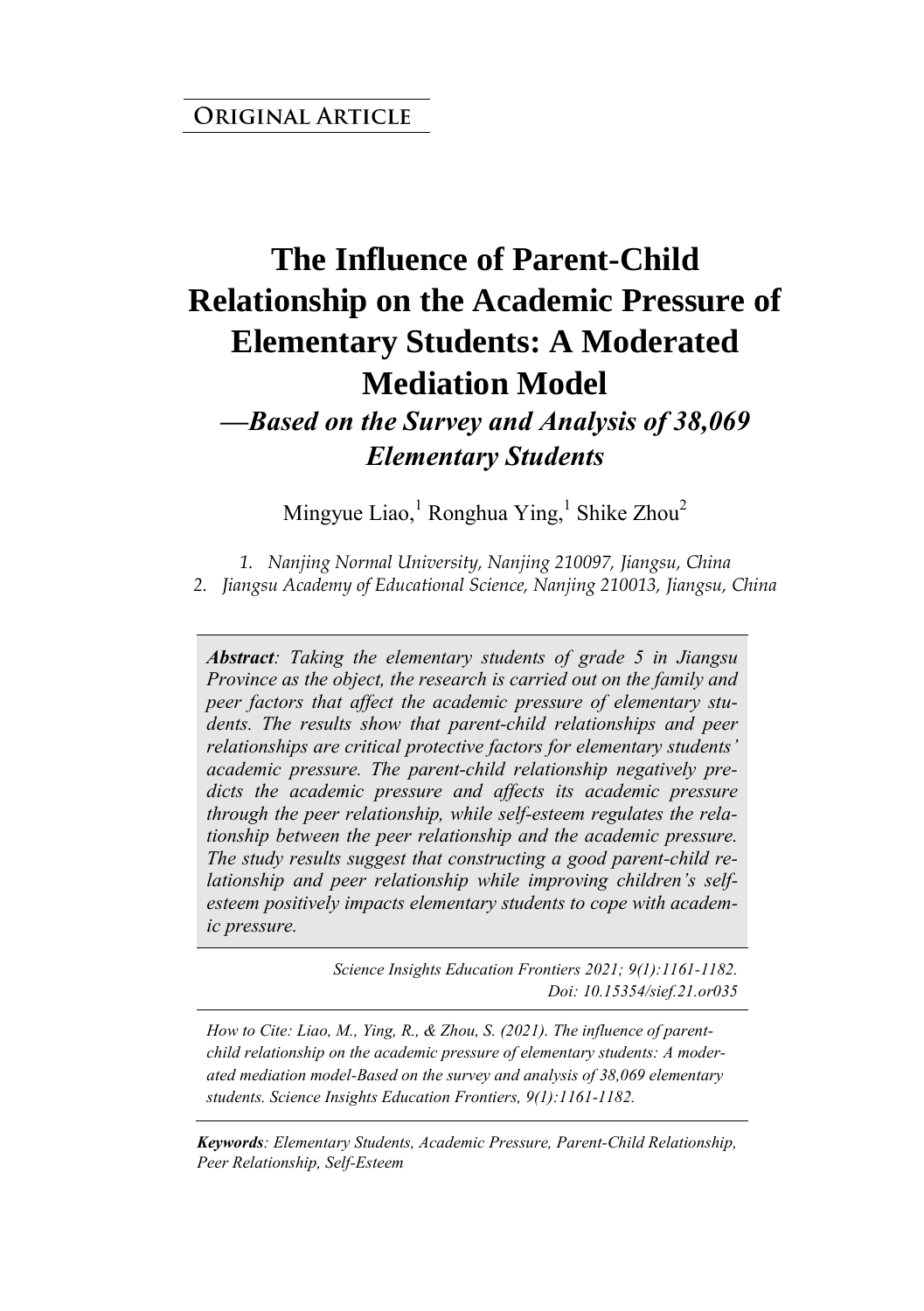*About the Authors: Mingyue Liao, Candidate of Master's Degree in Development and Educational Psychology, Jiangsu Key Laboratory of Mental Health and Cognitive Science, School of Psychology, Nanjing Normal University, Nanjing 210097, Jiangsu, China. E-mail[: liaomingyueyes@163.com](mailto:liaomingyueyes@163.com)* 

*Shike Zhou, Senior Teacher, Middle School Teaching and Research Office, Jiangsu Academy of Educational Sciences, Nanjing 210013, Jiangsu, China. E-mail[: jyszsk@163.com](mailto:jyszsk@163.com)*

*Correspondence to: Ronghua Ying, Jiangsu Key Laboratory of Mental Health and Cognitive Science, School of Psychology, Nanjing Normal University, Nanjing 210097, Jiangsu, China. E-mail[: 13951969343@163.com](mailto:13951969343@163.com)*

*Funding: This study was supported by the major research project of the Ministry of Education's philosophy and social science research. The phased achievement of "Research on the Evaluation Index System of High-quality Education Development" (Project #: 20JZD053).* 

*Conflict of Interests: None.* 

© 2021 Insights Publisher. All rights reserved.

 $\circledcirc$   $\circledcirc$ Creative Commons Non Commercial CC BY-NC: This article is distributed under the terms of the Creative Commons Attribution-NonCommercial 4.0 License (http://www.creativecommons.org/licenses/bync/4.0/) which permits non-commercial use, reproduction and distribution of the work without further permission provided the original work is attributed by the Insights Publisher.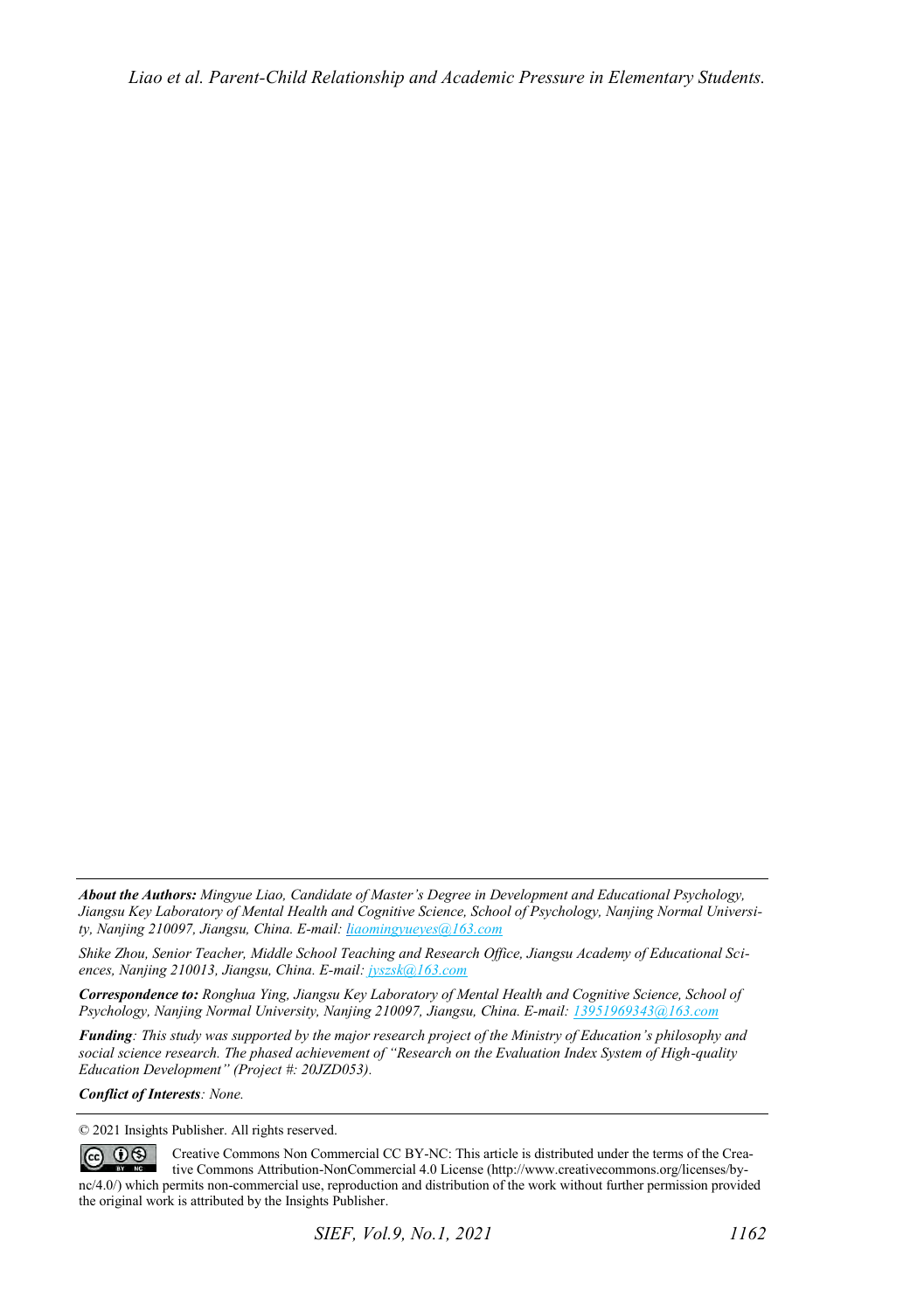## **Question**

CADEMIC pressure is the various stimuli from the environment that students endure in the learning process and the resulting physical, psychological, and socially behavioral reflections. It has been widely concerned by scholars in CADEMIC pressure is the various stimuli from the environment that students endure in the learning process and the resulting physical, psychological, and socially behavioral reflections. It has been widely concerned by scho ally believed that academic pressure includes both subjective and objective aspects: one is the accurate load of learning, and the other is the physical discomfort and psychological pressure caused by the students facing their tasks (Long et al., 2013), and the latter is our preferred factor in this study. Too high academic pressure will negatively affect academic performance, volition control (Pan et al., 2016), and sleep quality (Dou et al., 2019); and easily cause negative emotions such as anxiety and depression in students (Liu & Tao, 2005). Severe academic pressure can also lead to academic burnout (Zhu & Wang, 2009) and even negative behavioral tendencies such as self-harm and suicide (Zhang et al., 2016; Ang & Huan, 2006). It can be seen that excessive academic pressure has negative effects on children's physical and mental health. In the past few years, more attention has been paid to the academic pressure of middle school students and college students (Li et al., 2019; Lin et al., 2020). In recent years, with the increasingly fierce competition, the notion of "not letting children lose at the starting line" has taken root in people's hearts. Children begin to bear the multiple expectations of parents, teachers, and society from the elementary level. Even if repeated requests are made to reduce the burden on students, the phenomenon of excessive academic pressure on elementary students still exists. Studies have found that contemporary elementary students most often experience negative life events with academic performance as the mainstay (Yu & Chen, 2001), and their academic pressure level is generally on the rise (Wu, 2019) and has exceeded the appropriate level (Huang  $\&$  Wang, 2020). What is more worthy of vigilance is that academic pressure, which has been increasing in recent years, has become a significant risk factor that causes elementary students' destructive emotions, problematic behaviors, and even suicidal behaviors (Chen et al., 2010; Zheng et al., 2001; Li, 2020). Therefore, reducing the burden must start with reducing the pressure, or reducing the pressure is the essence of reducing the burden. From developmental psychology, elementary school is the beginning of an individual's formal entry into school for systematic learning and a crucial period for personal physical and mental growth and personality development. Therefore, an in-depth discussion on the influencing factors and mechanisms of elementary students' academic pressure is of great value. This will provide theoretical and data support for elementary students' physical and mental health development and elementary education and better guide practical work.

The parent-child relationship refers to the relationship between parents and children. It is the earliest interpersonal relationship established by children, involving two dimensions of intimacy and conflict (Li et al., 2015). Attachment theory (Fisher, 1974) believes that a good parent-child relationship plays a fundamental role in individual adaptation and development; conversely, a poor parent-child relationship may expose it to more risks. Studies have shown that a good parent-child relationship is an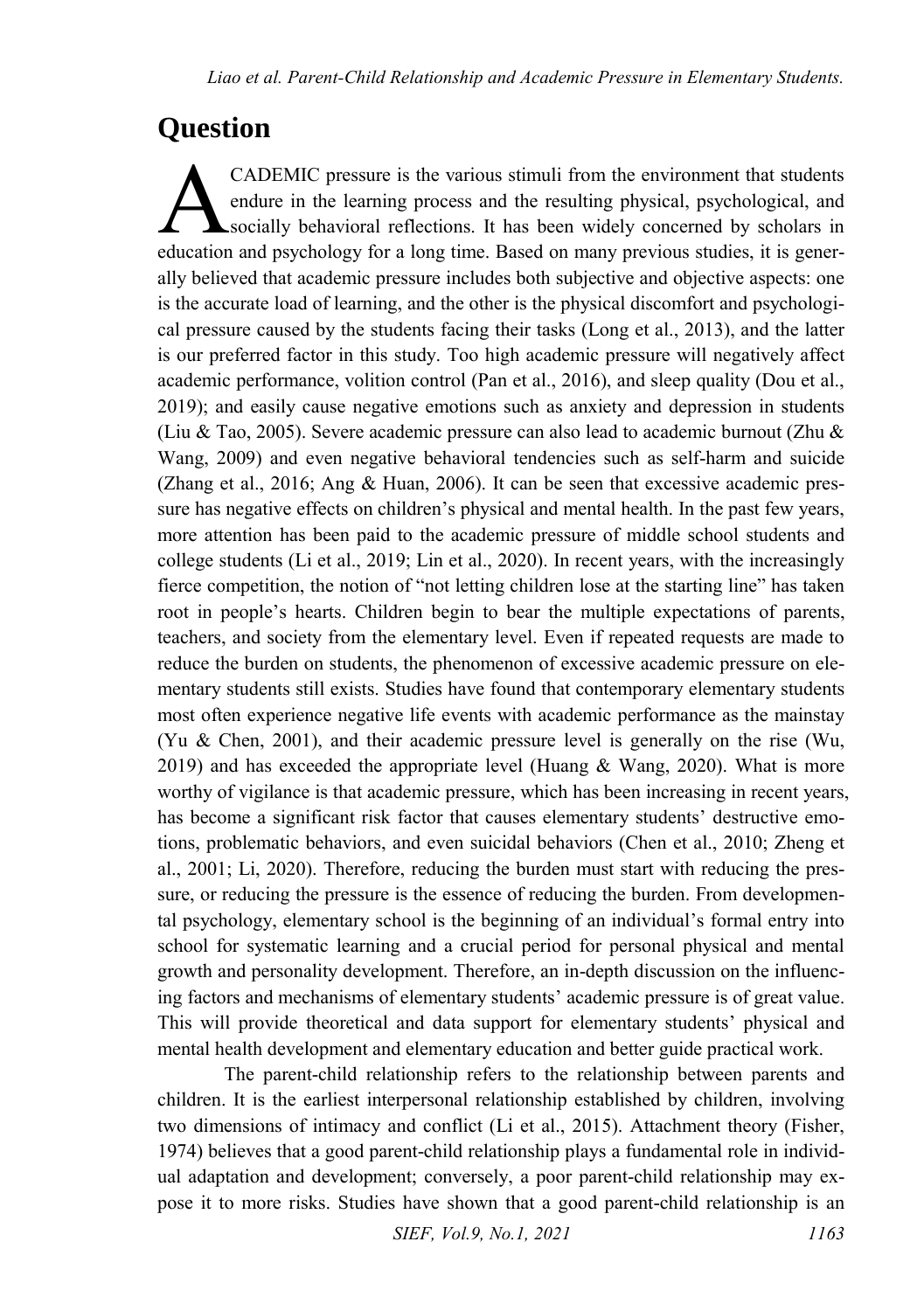essential factor in promoting children's healthy development, and parents are protective factors for children to alleviate behavioral adaptation problems (Xie, 2020; Wang et al., 2018). On the contrary, a bad parent-child relationship can lead to difficulties in adapting to teenagers and negatively affect their development (Zou et al., 2010). Studies have shown that the parent-child relationship is one of the important factors affecting students' academic pressure. Parents' severe punishment of their children, overprotection, and refusal to deny are strong predictors of academic pressure (Luo, 2019; Wang et al., 2012). A good parent-child relationship has a significant preventive and interventional effect on the academic pressure of students (Mulyadi et al., 2016). However, the longitudinal study of scholars such as Kim found that the closer the parent-child relationship, the greater the academic pressure of the child (Kim  $\&$  Lee, 2013). According to the pressure buffer model proposed by Sheldon et al., an excellent social support network can provide people with stable and active support, and sufficient social support resources can strengthen the individual's ability to cope with pressure, thereby preventing individuals from perceiving high levels of pressure (Cohen & Wills, 1985). The primary source of social support for elementary school children is the family, and good family support can buffer pressure (Wei et al., 2018).

Although there are many studies on family factors affecting children's pressure, most of them are based on parental rearing styles and family functions (Liao, 2015; Hua, 2018), and there are few studies on the internal mechanism of the parent-child relationship affecting children's academic pressure. How the parent-child relationship affects academic pressure (a moderated mechanism) and under what conditions affect academic pressure (mediation mechanism) remains further explored. Secondly, in previous studies, insufficient attention has been paid to the indirect role of other factors (such as peer relationships) between parent-child relationship and academic pressure, and research on the regulation of individual susceptibility factors/protective factors is also lacking.

According to the ecological system theory of human development, family and peers are two important micro-systems that affect children's development (Bronfenbrenner, 1992). As children enter school collective life, the influence of peers on individuals is becoming increasingly prominent. Studies have shown that the peer relationship of elementary students in grades 3-6 is superior to the parent-child relationship (Dong & Wo, 2005). Peer relationship is a kind of common activity and mutual cooperation relationship between children of the same or similar age, or mainly refers to a sort of interpersonal relationship established and developed in communication between peers or individuals with the same level of psychological development (Yang, 2008). Studies have shown that peer friendship and the frequency of peer interaction are negatively correlated with academic pressure (Li et al., 2019; Wu & Xiang, 2020), while peer infringement is positively correlated with academic pressure (Zhang et al., 2015). A good peer relationship helps reduce negative emotions such as anxiety, depression, and stress (Zhang et al., 2019). It can be seen that the peer relationship is closely related to the academic pressure of children.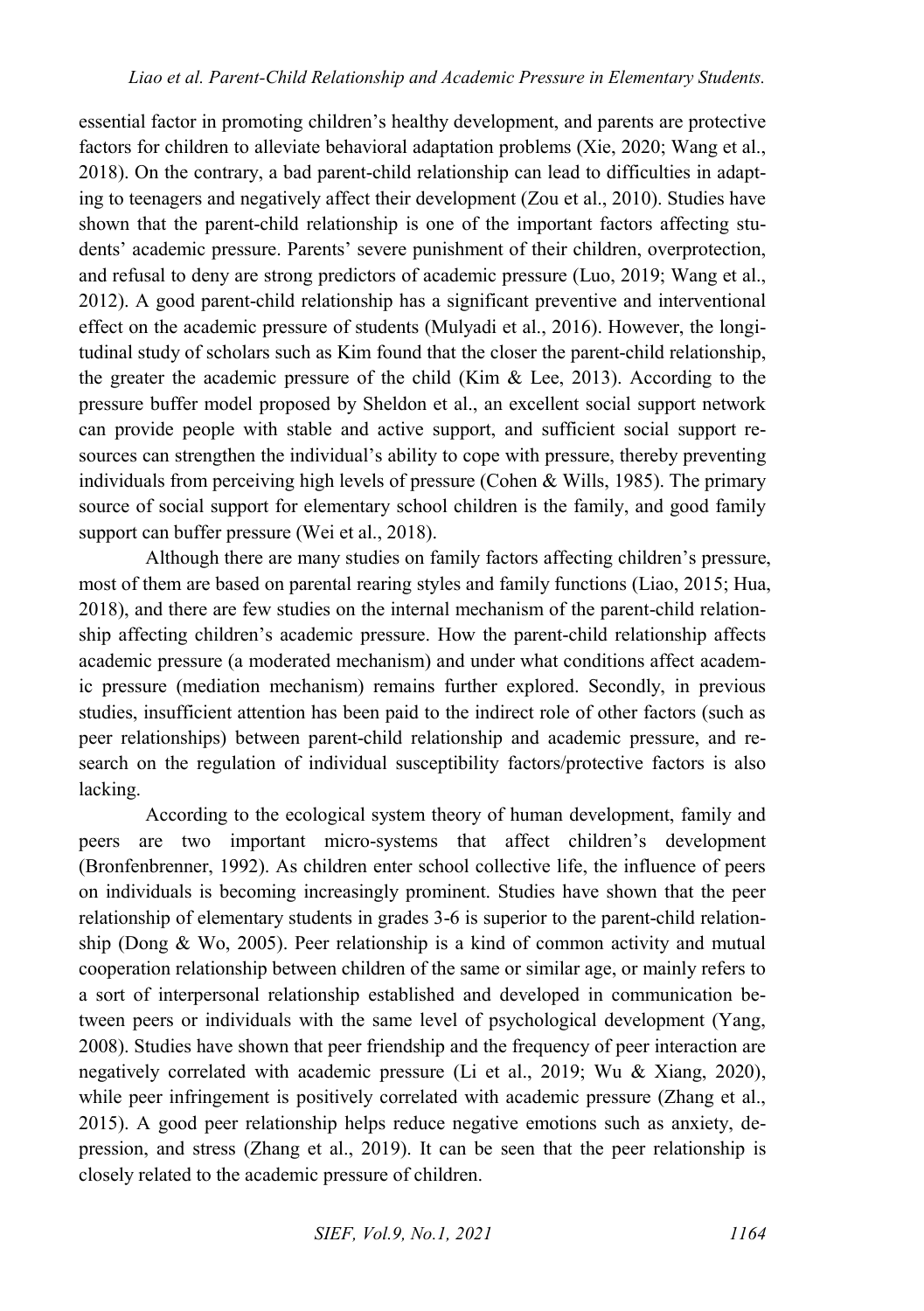#### *Liao et al. Parent-Child Relationship and Academic Pressure in Elementary Students.*

The establishment of a good peer relationship may be related to a person's parent-child relationship. As the first interpersonal relationship with the longest duration in an individual's life, the parent-child relationship has an important impact on the individual's peer relationship (Ye & Pang, 1999). Many studies had paid attention to the comprehensive effects of family factors and peer factors on children (Lin et al., 2008; Liu et al., 2019). Although these studies were still controversial, these results supported the indirect effect model of the parent-child relationship and peer relationship on children's problem behaviors. This model emphasized the fundamental role of the parentchild relationship and believed that the parent-child relationship is the foundation for the establishment and development of the peer relationship, which indirectly affected the behavioral adaptation of children through the peer relationship (Tian  $&$  Tian, 2014). De Goede et al. believed that the perception of the parent-child relationship will affect children's perception of the peer relationship (De Goede, I. H., et al., 2009). A good parent-child relationship could promote individuals to establish and maintain positive, close and extensive friendships (Yu & Zhou, 2004). Unfavorable parent-child relationships caused children to lose the emotional and trust basis for interpersonal communication, lack the necessary cognitive and social skills (Zheng & Cen, 2006), and are not conducive to children's establishment and development of a good peer relationship. Many other studies had shown that peer factors are in line with the indirect effect model in the influence mechanism of parent-child on adolescents' negative emotions, subjective well-being, loneliness, depression, and risk-taking behaviors (Wang et al., 2016; Zhang et al., 2019; Tian et al., 2014); however, there is still a lack of research on the subject of academic pressure that jointly examines the roles of the two.

The individual-environment interaction model points out that individual behavior is formed and developed in the interaction between the individual and the environment (Chen et al., 2015). Therefore, the discussion on the internal mechanism of children's academic pressure should examine the environmental factors (parent-child relationship, peer relationship, etc.) and discuss the influence of individual elements. Selfesteem is often referred to as the core of mental health, a "buffer" and "filter" for destructive emotions. It is significantly negatively correlated with bad moods such as anxiety and depression that damage mental health (Zhang et al., 2015), and stress is usually one of the causes of bad moods such as anxiety and depression (Wu et al., 2009). As far as the peer relationship is concerned, self-esteem has a significant positive correlation with the peer relationship (Lai et al., 2008), and self-esteem can clearly predict the peer relationship (Liu et al., 2016). Individuals with high self-esteem have a positive attitude towards self-ability and value (Cai et al., 2011) and have better self-regulation ability (Setliff & Marmurek, 2002), and adaptability (Wu et al., 2009); and they tend to be confident and proactive in communicating with the outside world, and it is easy to get the goodwill of their peers. Compared with individuals with low self-esteem, they are more likely to have good interpersonal relationships (Baumeister et al., 2003) and obtain peer support and friendship.

In summary, as important variables in the two micro-systems of family and peer, parent-child relationship and peer relationship have an important impact on the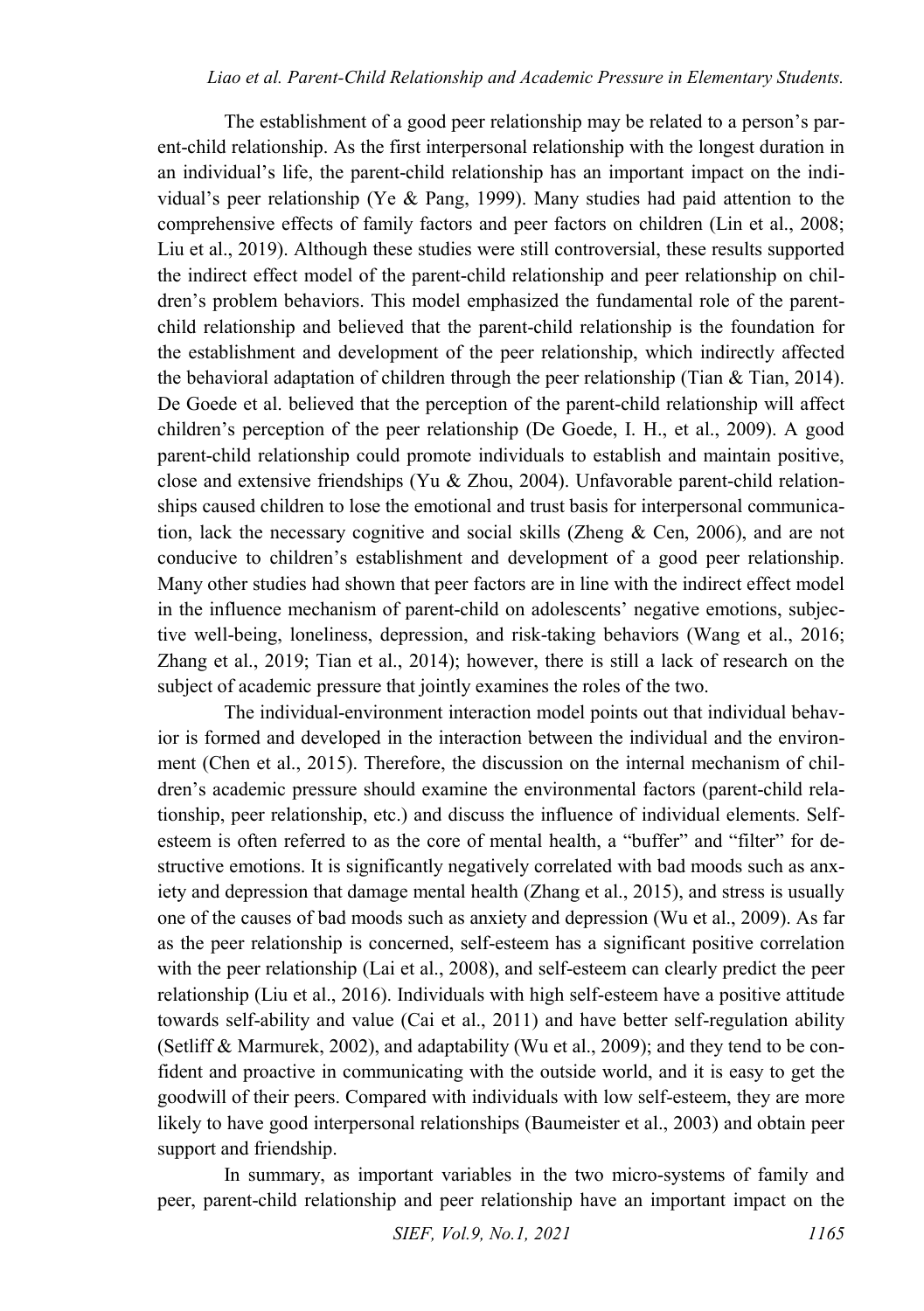development and adaptation of adolescents. However, previous studies on the influence of family and peers on academic pressure only focused on one of them. There are few relevant supporting studies on the impact of the combination of the two on the academic pressure of elementary students, resulting in a large number of results "independently" and relatively fragmented (Tian  $\&$  Tian, 2014). Therefore, it is necessary to deeply explore the mechanism of the two effects on learning pressure, which is also the focus of this research. In addition, previous studies have mainly focused on the buffering effect of self-esteem between stress and adaptability problems (Wu et al., 2009). In contrast, less direct attention has been paid to the regulating effect of self-esteem on stress. Therefore, under the influence of the ecosystem theory, based on the "individualenvironment interaction view," this study intends to start from the parent-child relationship and peer relationship between the individual's self-esteem and the environment in which it is located, to examine both the individual and the environment impact on children's academic pressure. Based on the "stress buffer model" of self-esteem, individuals with high self-esteem have more resources to help them cope with destructive emotions and difficulties. This study proposed that self-esteem has a regulating effect on stress. In short, this study intends to construct a moderated mediation model and examine the influence of family factors (parent-child relationship), peer factor (peer relationship), and individual factor (self-esteem) on children's academic pressure. Specifically, this study will investigate the modulator (How does the parent-child relationship work?) and mediation (When does the parent-child relationship work?) mechanisms of parentchild relationships that affect children's academic pressure based on a large sample of 38,069 elementary students. And explore the mediating role of peer relationship and self-esteem's regulation of the mediation chain to provide empirical support and theoretical guidance for the prevention and intervention of children's academic pressure. In summary, we can speculate that peer relationships and self-esteem may have a mediating role between parent-child relationships and academic pressure. The model is shown in **Figure 1.**

This study puts forward the following hypotheses: (1) The parent-child relationship, as a protective factor of academic pressure, can negatively predict academic pressure. (2) The parent-child relationship may indirectly affect the academic pressure through the peer relationship, that is, the peer relationship is likely to play an intermediary role between the parent-child relationship and the academic pressure. (3) Selfesteem plays a regulatory role in the path of "peer relationship-academic pressure."

# **Methodology**

# *Research Objects*

Since 2006, Jiangsu Province has gradually established an academic quality monitoring system for basic education students in the province. Every two years, the academic level of elementary and middle school students is tested, and data related to students' academic performance is collected through questionnaire surveys; the scope of the study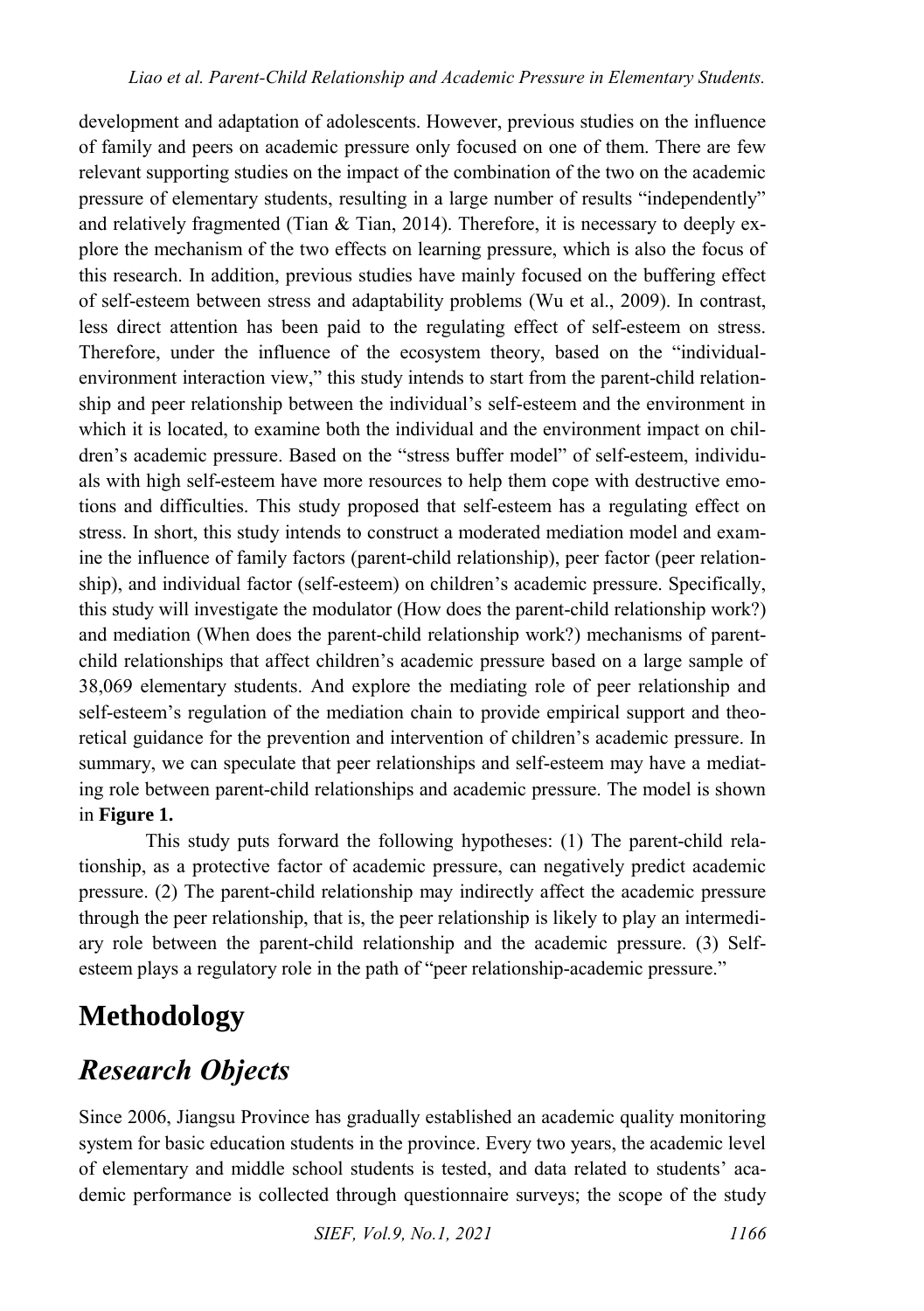

**Figure 1. The hypothesis of the Moderated Mediation Model.** 

includes randomly selected students and teachers, and school leaders of their schools. The data used in this study comes from the 2018 basic education student academic quality monitoring data in Jiangsu Province. The test adopted a two-stage stratified sampling method to conduct random tests and surveys on elementary and middle school students. Among them, the elementary school randomly checked the fifth-grade students of 1,725 schools. After excluding samples with missing main variables and apparent errors in the answers, 38,069 samples were finally included in the analysis. The effective subjects were 19,831 males and 18,238 females; 18,911 were only one child, and 19,158 were non-only-one children.

## *Research Tools*

# *Parent-Child Relationship*

Use self-compiled five items, namely "I feel happy with my parents," "I will share my secrets and personal feelings with my parents," "My parents and I will argue with each other or blame each other," "When I encounter problems, my parents will help me solve it," and "I will do something happy with my parents." Each item is scored with 5 points (1 "never" $\rightarrow$ 5 "always"). Item 3 is reverse scoring. The higher is the scale score, the higher is the parent-child relationship level. Use AMOS 22.0 for confirmatory factor analysis (the same below). The fitting results are obtained:  $x^2/df = 163.65$ , RMSEA = 0.065, CFI =  $0.982$ , TLI = 0.963. The results show that the questionnaire fits well. The *α* coefficient of the questionnaire was 0.65.

## *Peer Relationship*

Use self-compiled five items, namely "I am happy when I am with my classmates," "I often quarrel with my classmates," "I can find friends when I need them," "Classmates like me very much," and "It's hard to make others like me." Each item is scored with 5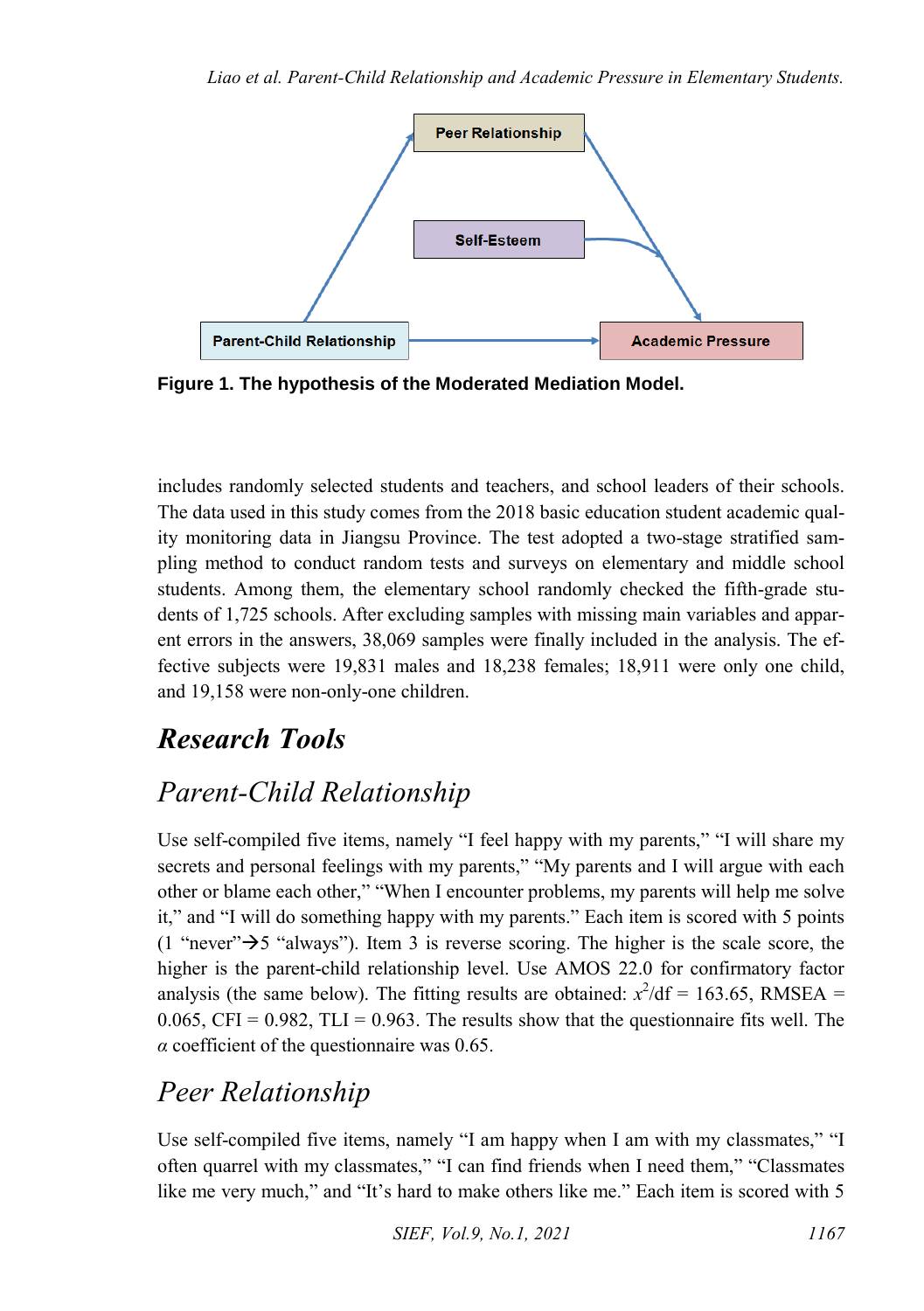points (1 "disagree"  $\rightarrow$  5 "agree"). Among them, the second and third items are scored in reverse. The higher is the scale score, the higher is the peer relationship level. Using factor analysis, the question "I often quarrel with my classmates" was deleted. The remaining four questions fit well:  $x^2/df = 13.96$ , RMSEA = 0.018, CFI = 0.999, TLI=0.995. The  $\alpha$  coefficient of the questionnaire was 0.65.

### *Self-Esteem*

Use self-compiled five items, namely "I feel I have many advantages," "I feel that I am a loser," "I can do things well like most people," "In general, I am Satisfied," and "I often feel that I am useless." Each item is scored with 5 points (1 "Agree"  $\rightarrow$  5 "Disagree"). Among them, the second item is reverse scoring. The higher is the scale score, the higher is the level of self-esteem. In this study, the questionnaire fits well:  $x^2/df =$ 120.43, RMSEA = 0.056, CFI = 0.990, TLI = 0.967. The *α* coefficient of the questionnaire is 0.66.

### *Academic Pressure*

Six self-compiled items are used, namely "the amount of homework," "the difficulty of the homework," "the number of tests and examinations," "if the school announces the results and rankings, how do you feel," "I feel that during class Nervous," and "Every time I take an exam, I'm always worried that I cannot do well." Each item uses a fivepoint scoring. The higher the scale score, the higher the academic pressure. In this study, the questionnaire fits well:  $x^2/df = 201.48$ , RMSEA = 0.073, CFI = 0.977, TLI = 0.915. The  $\alpha$  coefficient of the questionnaire is 0.66.

## *Data Analysis*

Use SPSS25.0 to calculate descriptive statistics, correlation coefficients, and internal consistency reliability analysis of each variable. Use AMOS22.0 to perform confirmatory factor analysis on each variable. Use the SPSS macro program PROCESS to carry out moderated mediation analysis.

## *Common Method Deviation Test*

Harman's single factor method was used to test the common method deviation (Zhou  $\&$ Long, 2004). In the test, all items related to the four variables of the parent-child relationship, peer relationship, self-esteem, and academic pressure are used for exploratory factor analysis to extract a factor. It was found that the explanatory rate of the firstfactor variable was 22.19%, which was less than 40%, indicating that there is no serious common method bias problem in this study.

## **Results**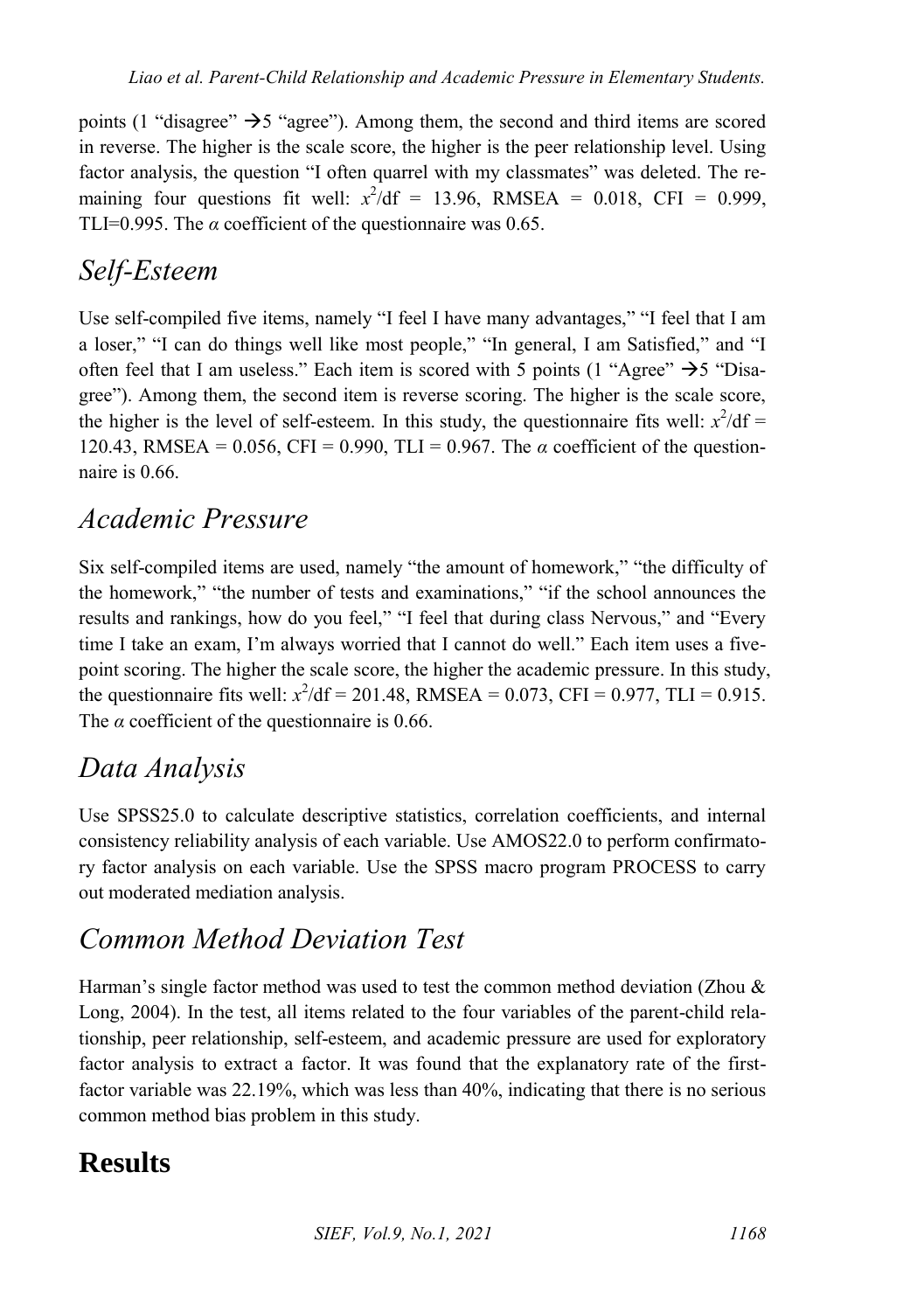## *Descriptive Statistics and Related Analysis of Each Variable*

Pearson correlation analysis is performed on the scores and gender of elementary students in the parent-child relationship, peer relationship, self-esteem, academic pressure, and whether they are the only child. The results are shown in **Table 1**. Both parent-child relationship and peer relationship are significantly negatively correlated with learning pressure, indicating that they are both protective factors for learning pressure; parentchild relationship and peer relationship are significantly positively correlated, indicating that independent variables and intermediate variables are relatively independent and suitable for doing a subsequent test of mediation effect. At the same time, the correlation between self-esteem and peer relationship, and academic pressure is significant. The peer relationship is positively correlated with self-esteem, and academic pressure is negatively correlated with self-esteem, which is suitable for subsequent moderating effect testing (Wen et al., 2005). In addition, the results showed that gender and whether an only child is significantly related to the parent-child relationship, peer relationship, self-esteem, and academic pressure. In view of the fact, the existing studies have found that the depression of only children is higher than that of non-only children (Fan, 2014), academic pressure is an important factor in the development of depression in Chinese adolescents (Hou  $&$  Chen, 2016). Therefore, this study takes the only child or not as a control variable into the model. In addition, studies have found that gender is an important individual factor affecting the development of adolescents' self-esteem (Pan, 2015). Girls are more likely to perceive higher stress than boys (Ma, 2014). Therefore, this study also included gender as a control variable in the model.

# *The Influence of Parent-Child Relationship, Peer Relationship, and Self-Esteem on Academic Pressure*

To test whether there is a moderating mediation model for the influence of the parentchild relationship on academic pressure, we first tested the mediating role of the peer relationship between parent-child relationship and academic pressure. Based on the above analysis, it is found that the relationship between parent-child relationship, peer relationship, and academic pressure meets the conditions for mediating effect analysis. Therefore, model 4 in the PROCESS program developed by Hayes is used to analyze the mediating effect (Bolin, 2014), and gender and whether to be alone are included in the control variables for analysis. As shown in **Table 2**, the parent-child relationship can negatively predict the academic pressure of elementary students ( $\beta$  = -0.28,  $t$  = -56.29,  $p < 0.001$ ), and positively predict the peer relationship ( $\beta = 0.37$ ,  $t = 78.26$ ,  $p <$ 0.001). The peer relationship can negatively predict academic pressure ( $\beta$  = -0.20,  $t$  = -38.62, *p* < 0.001). The Bootstrap 95% interval of the direct effect of the parent-child relationship on academic pressure and the indirect effect of peer relationship does not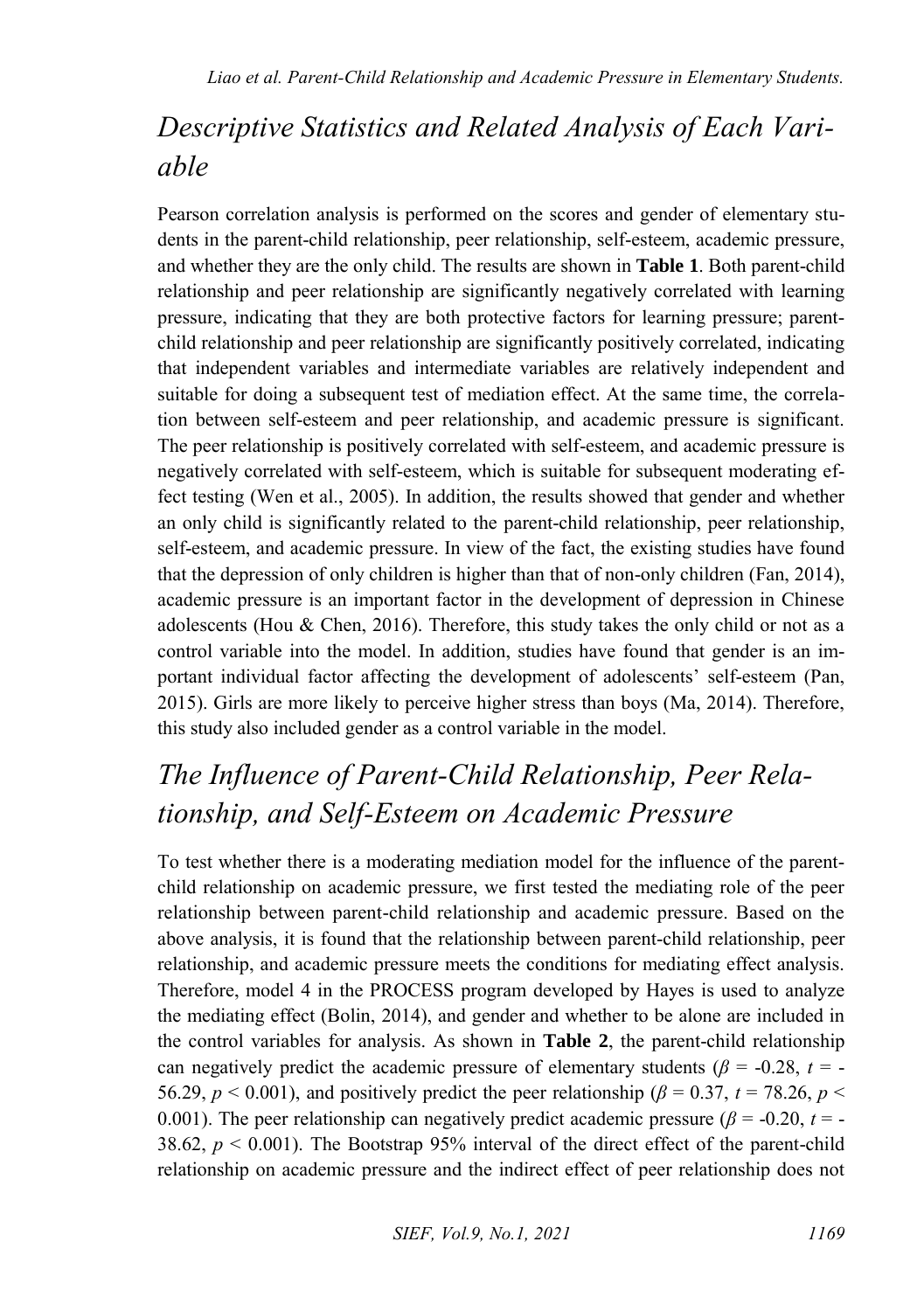**Table 1. Descriptive Statistics and Correlation Analysis Results of Each Variable (n=38,069).**

| Variable                                                                                                                    | M±SD             | Min (Max) | 1                    | $\mathbf{2}$          | 3                    | 4                | 5       | 6    |
|-----------------------------------------------------------------------------------------------------------------------------|------------------|-----------|----------------------|-----------------------|----------------------|------------------|---------|------|
| 1 Gender                                                                                                                    | $1.48 \pm 0.50$  | 1(2)      | 1.00                 |                       |                      |                  |         |      |
| 2 Only-one Child                                                                                                            | $1.50+0.50$      | 1(2)      | 0.03                 | 1.00                  |                      |                  |         |      |
| 3 Parent-Child<br>Relationship                                                                                              | 21.17±3.79       | 5(25)     | $0.04$ <sup>**</sup> | $-0.07$ **            | 1.00                 |                  |         |      |
| 4 Peer Relationship                                                                                                         | $17.47 \pm 3.13$ | 4(20)     | $0.10^{1}$           | $-0.07$ <sup>**</sup> | $0.38^{1}$           | 1.00             |         |      |
| 5 Self-Esteem                                                                                                               | $21.13 \pm 4.13$ | 5(25)     | $0.03^{\degree}$     | $-0.08$               | 0.37                 | $0.46^{\degree}$ | 1.00    |      |
| 6 Academic Pressure                                                                                                         | $16.87 \pm 3.63$ | 6(30)     | $-0.01$              | $0.04^{\degree}$      | $-0.28$ <sup>*</sup> | $-0.28$          | $-0.32$ | 1.00 |
| Note: Gender1 = Male, Gender2 = Female; Only-One Child1 = Yes, $2 = No.$ * $p < 0.05$ , ** $p < 0.01$ , two-tailed<br>test. |                  |           |                      |                       |                      |                  |         |      |

#### **Table 2. Regression Analysis (Standardization) of the Mediating Model of Peer Relationship between Parent-Child Relationship and Academic Pressure.**

|                           | <b>Academic Pressure</b><br><b>Peer Relationship</b> |                 | <b>Academic Pressure</b> |                |         |                 |
|---------------------------|------------------------------------------------------|-----------------|--------------------------|----------------|---------|-----------------|
| Variable                  |                                                      |                 |                          |                |         |                 |
| Gender                    | $-0.01$                                              | $-0.52$         | 0.18                     | 444<br>18.94   | 0.03    | 3.21            |
| Only-One Child            | 0.04                                                 | ***<br>4.13     | $-0.09$                  | ***<br>$-9.33$ | 0.02    | 2.36            |
| Parent-Child Relationship | $-0.28$                                              | ***<br>$-56.29$ | 0.37                     | ***<br>78.26   | $-0.20$ | ***<br>$-38.88$ |
| Peer Relationship         |                                                      |                 |                          |                | $-0.20$ | ***<br>$-38.62$ |
| $R^2$                     | 0.08                                                 |                 | 0.15                     |                | 0.11    |                 |
|                           | ***<br>1080.68                                       |                 | 2271.90                  | ***            | 1215.22 |                 |
|                           |                                                      |                 |                          |                |         |                 |

*Note: \*p < 0.05, \*\*p < 0.01, \*\*\*p < 0.001, two-tailed test. Each variable in the model adopts the standardized variable.*

#### **Table 3. A Test of the Mediating Role of Peer Relationship in Parent-Child Relationship and Academic Pressure.**

|                                                              |                    |                | <b>Boot CI</b> | <b>Boot CI</b>     |                              |  |
|--------------------------------------------------------------|--------------------|----------------|----------------|--------------------|------------------------------|--|
| <b>Effect Type</b>                                           | <b>Effect Size</b> | <b>Boot SE</b> | Lower Limit    | <b>Upper Limit</b> | <b>Relative Effect Ratio</b> |  |
| Overall Effect                                               | $-0.278$           | 0.005          | $-0.288$       | $-0.268$           | 100.00%                      |  |
| Direct Effect                                                | $-0.203$           | 0.006          | $-0.214$       | $-0.192$           | 72.99%                       |  |
| Indirect Effect                                              | $-0.075$           | 0.002          | $-0.080$       | $-0.070$           | 26.98%                       |  |
| Each variable in the model adopts the standardized variable. |                    |                |                |                    |                              |  |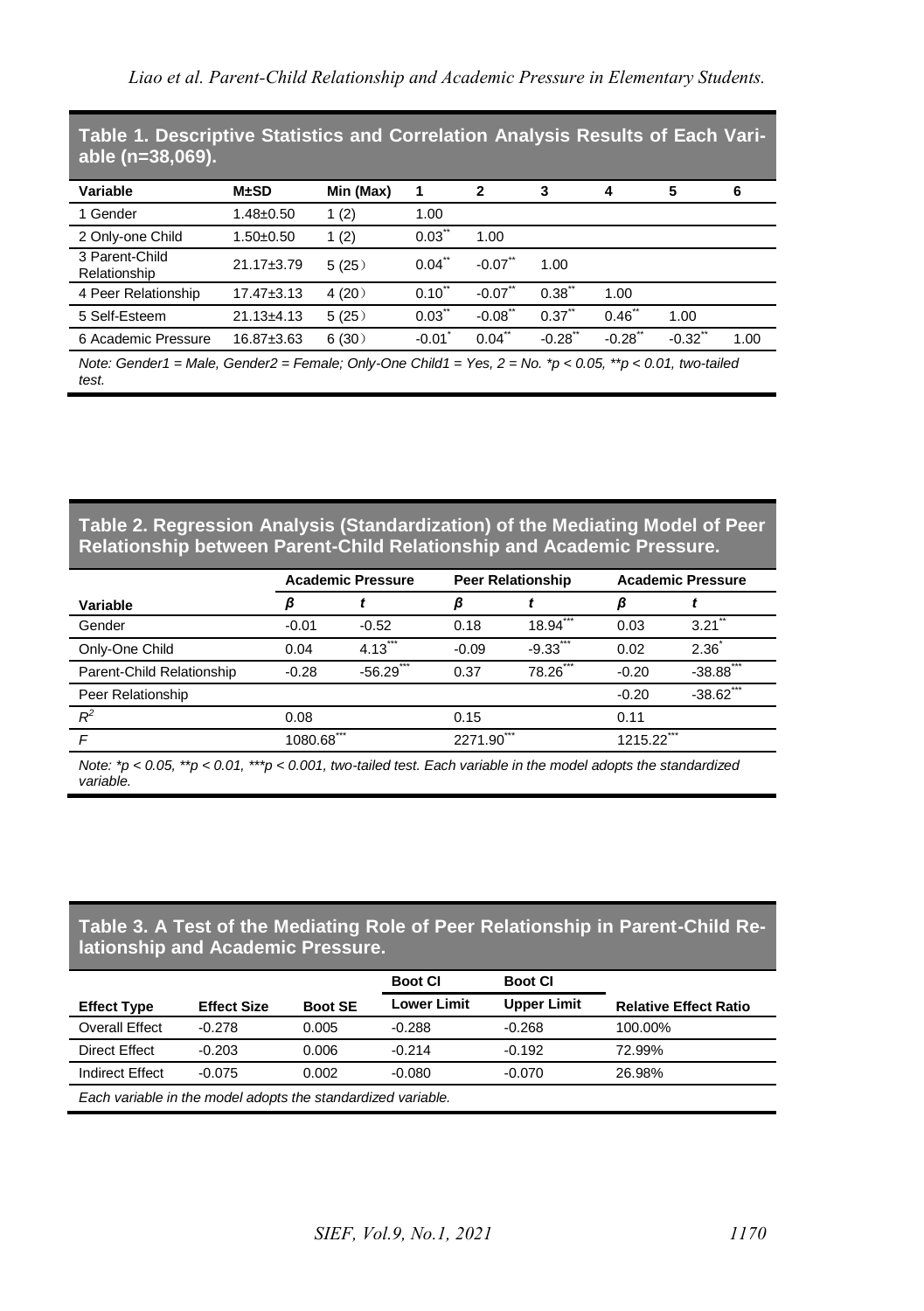| <b>Regression Equation</b> |                                                             |          |                         |       |          |
|----------------------------|-------------------------------------------------------------|----------|-------------------------|-------|----------|
| <b>Outcome Variable</b>    | <b>Predictor Variable</b>                                   | ß        |                         | $R^2$ | F        |
| Peer Relationship          | Gender                                                      | 0.179    | 18.941                  |       | 2271.899 |
|                            | Only-One Child                                              | $-0.088$ | $-9.335$ <sup>***</sup> | 0.152 |          |
|                            | Parent-Child Relationship                                   | 0.371    | 78.265                  |       |          |
| Academic Pressure          | Gender                                                      | 0.024    | 2.497                   |       | 1084.557 |
|                            | Only-One Child                                              | 0.003    | 0.338                   |       |          |
|                            | Parent-Child Relationship                                   | $-0.157$ | $-29.891$               |       |          |
|                            | Peer Relationship                                           | $-0.139$ | $-24.049$               | 0.146 |          |
|                            | Self-Esteem                                                 | $-0.214$ | $-38.178$               |       |          |
|                            | $-8.842$ ***<br>Peer Relationship x Self-Esteem<br>$-0.036$ |          |                         |       |          |

contain 0 (see **Table 3**), indicating that the peer relationship plays a part of the mediating role between parent-child relationship and academic pressure.

Secondly, model 14 is used to analyze the moderated mediation model, and gender and only child are included as control variables. The results are shown in **Table 4**. After putting self-esteem into the model, peer relationship significantly negatively predicts academic pressure ( $\beta$  = -0.139,  $t$  = -24.049,  $p$  < 0.001), and the product term of peer relationship and self-esteem has a significant effect on the prediction of academic pressure ( $\beta$  = -0.036,  $t$  = -8.842,  $p$  < 0.001). This shows that self-esteem has a significant moderating effect on peer relationships and academic pressure.

According to the mediating effect analysis results with moderation, gender and whether the only-one child is the control variables and the specific path coefficients between the variables are shown in **Figure 2**.

To specifically reveal the magnitude and direction of the self-esteem adjustment effect, the self-esteem score is divided into "high self-esteem group" and "low self-esteem group" based on the mean  $\pm 1$  standard deviation (SD), and a simple slope analysis is performed (Simple slope analysis), the results show (see **Figure 3**). Under low self-esteem conditions (one SD below the average), peer relationship has a significant negative predictive effect on academic pressure  $(\beta = -0.10, t = -16.97, p < 0.001)$ ; under high self-esteem conditions (one SD higher than the average), the peer relationship still has a significant negative predictive effect on academic pressure ( $\beta$  = -0.17, *t* =  $-22.29$ ,  $p < 0.001$ ), but the predictive effect is greater at this time.

### **Discussion**

This study constructed a moderated mediation model based on a larger sample of data. It focuses on the mediating role of the peer relationship between the parent-child rela-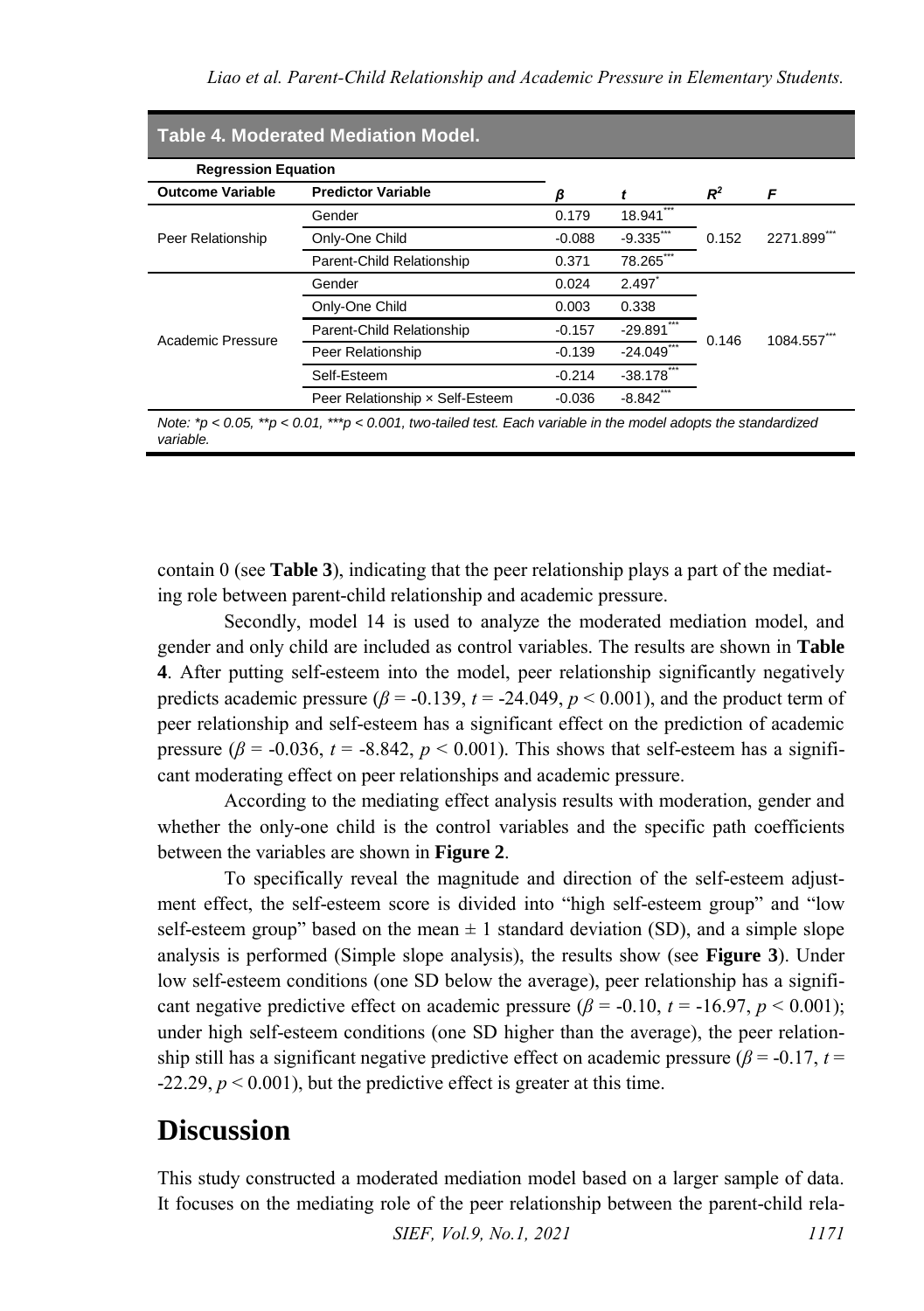

**Figure 2. A Diagram of a Moderated Mediating Effect Model.** 

*Note: \*p < 0.05, \*\*p < 0.01, \*\*\*p < 0.001, two-tailed test.* 



**Figure 3. Diagram of the Moderating Effect of Self-Esteem on Peer Relationship and Academic Pressure.** 

tionship and the child's academic pressure and whether this role is regulated by selfesteem. The research results help to answer what the parent-child relationship passes (how does it work?) And under what conditions (when does it work?), these two key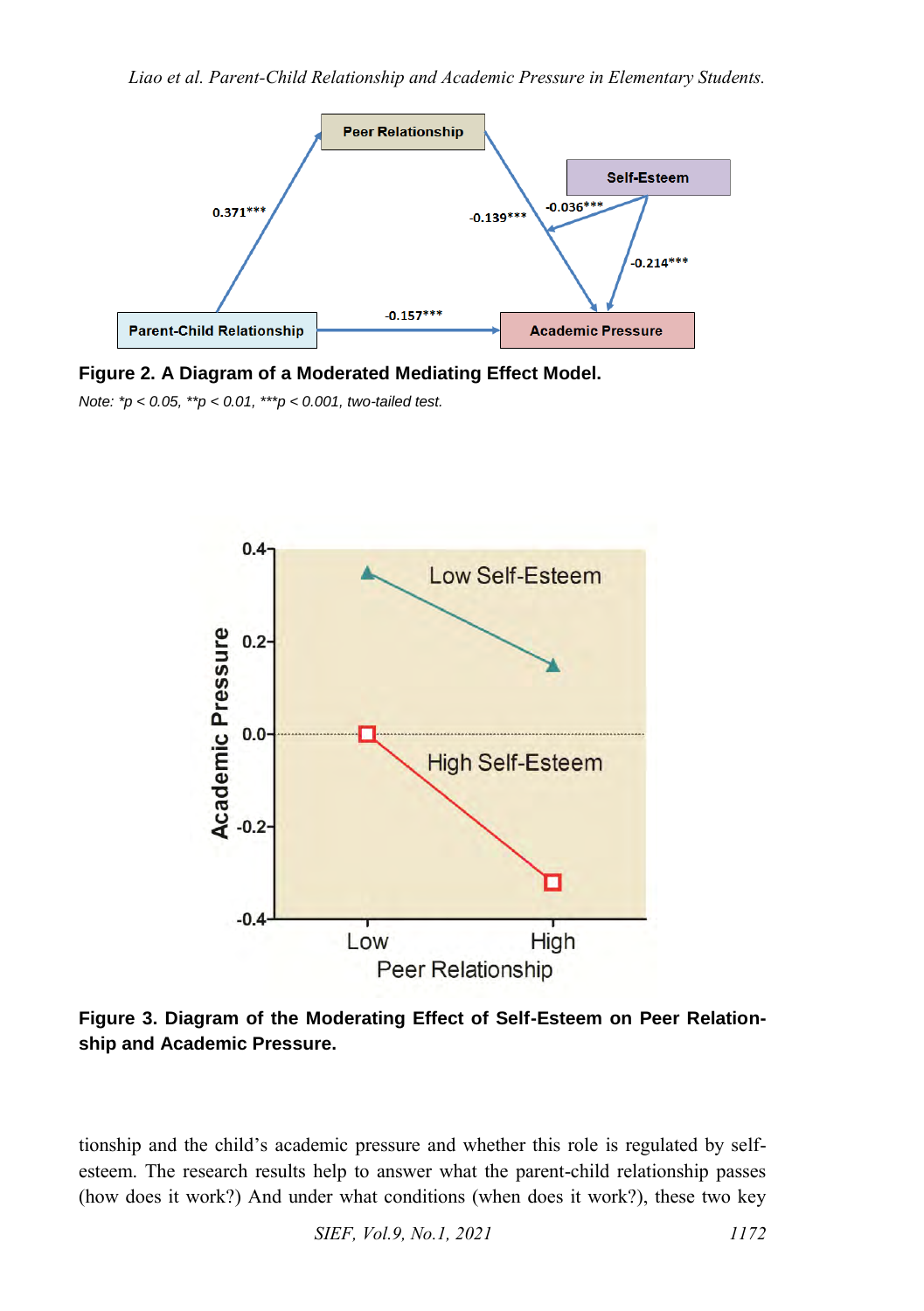issues affect academic pressure. It has specific theoretical and practical significance for future research in this field and preventive intervention of academic pressure.

# *The Impact of Parent-Child Relationship on Academic Pressure*

The results of this study show that the parent-child relationship of elementary students negatively predicts academic pressure, that is, the better the parent-child relationship, the lower the academic pressure level, which is consistent with most previous research results (Cohen & Wills, 1985), and once again supports the attachment theory and pressure buffer model. It shows that a good parent-child relationship is a protective factor for elementary students' academic pressure, which can be interpreted as follows: a good parent-child relationship is conducive to the establishment of active parent-child attachment and promotes parent-child communication and family support (Mulyadi et al., 2016). The more proactive the parents are to communicate with their children, the more helpful it is to reduce the children's academic pressure (Xu  $&$  Zhang, 2017). A supportive parent-child relationship from the family can significantly alleviate the negative effects of stress on emotional behavior adaptation (Wang et al., 2018).

However, the aforementioned Kim et al. have reached inconsistent research conclusions. They conducted a 5-year longitudinal study on the parent-child relationship and academic pressure of Korean children. Using a horizontal analysis, they found that the parent-child relationship has a positive effect on academic pressure. Pressure has a negative effect, which is consistent with the horizontal research results in this article. However, the cross-lag analysis found that the parent-child relationship can positively predict the academic pressure of adolescents. The reason for this difference lies in the difference in the design of the two experiments. This research focuses on investigating the correlation between the two, while the study of Kim et al. aims to explore the causal relationship between the two after a long period of data collection. Secondly, the subjects of the two studies are different. The subjects of Kim et al.'s study are middle school students who are in their adolescence, who are more emotionally rich and sensitive; with the increase in academic difficulty, when they cannot meet the expectations of their parents or have a gap with their peers, it is easy to have a strong sense of selfblame and guilt, which in turn increases the sense of academic pressure (Kim  $\&$  Lee, 2013). The object of this study is at the elementary school level, and the academic difficulty is relatively low. As long as the parents give some active companionship and the children receive positive support, the perception of academic pressure can be significantly reduced.

# *The Intermediary Role of Peer Relationship between Parent-Child Relationship and Academic Pressure*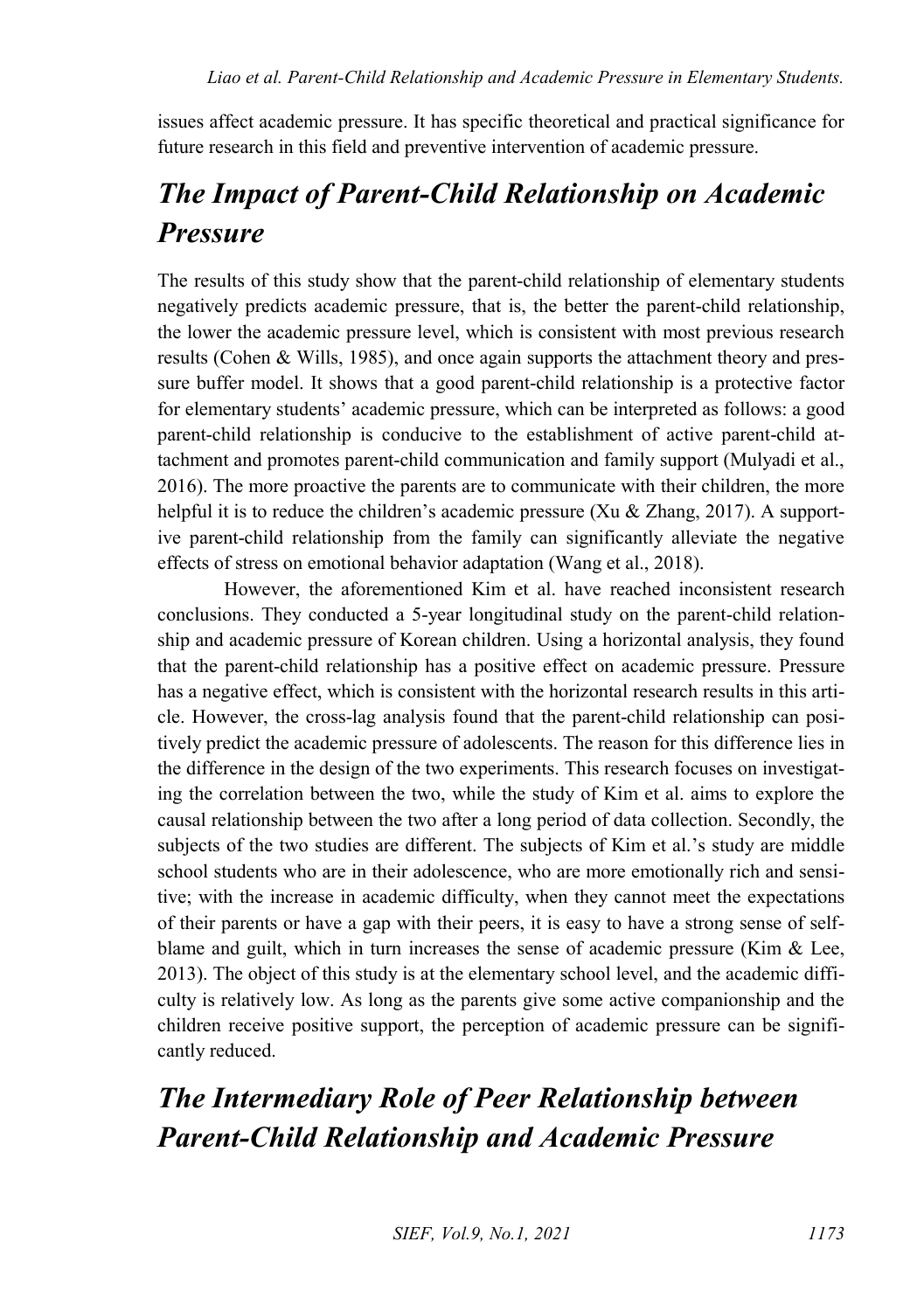It can be seen from the contents mentioned above that peer factors' introduction helps explain the mechanism through which the parent-child relationship affects children's academic pressure. The results of this study show that the peer relationship plays an intermediary role between the parent-child relationship and the academic pressure, which supports the indirect effect model, that is, the parent-child relationship can also indirectly affect the child's academic pressure through the peer relationship. Children with a high-quality parent-child relationship are more likely to establish and develop a good peer relationship, thereby reducing their academic pressure. This can be explained from the following aspects.

First of all, according to ecosystem theory, a positive parent-child relationship will make children feel respected. Then they have optimistic understandings and expectations of themselves, others, and the surrounding environment. They are willing to associate with people other than their parents and form a more active peer relationship (Ye & Pang, 1999). On the one hand, a good peer relationship can promote the spontaneous formation of informal learning groups between peers. They share their understanding of knowledge and attitudes towards academic work and can urge each other to complete specific learning tasks together (Fawcett & Garton, 2005). On the other hand, sharing information between peers reduces the difficulty for individuals to complete academic tasks alone, and the interaction between peers also stimulates children's learning enthusiasm (Ryan & Shim, 2012), and they feel less academic pressure. Secondly, according to social learning theory, a good peer relationship is the basis for peer relationships. In the process of interacting with peers, children will acquire a series of social skills, social behaviors, attitudes, and experiences, which in turn affect children's social adaptation (Rubin et al., 2007) and better cope with academic pressure. Finally, both the social development model and the primary socialization theory point out a close connection between the background factors of individual development (such as family, peers) (Chen et al., 2015). A good parent-child relationship encourages children to develop good interpersonal relationships and social adaptability, establishing high-quality friendships. Companions help each other, share and discuss academic experiences together, thereby reducing academic pressure.

All in all, the ecological subsystems do not work independently but are interconnected. As revealed by the results of this study, the parent-child relationship and peer relationship, two supportive relationships, can jointly promote academic adaptation (Song & Wang, 2017). While the parent-child relationship relieves the academic pressure, it can also increase the protective effect of the peer relationship on the academic pressure, thereby increasing the possibility of children being affected by dual protective factors. This result has some enlightenment for the prevention and intervention of children's academic pressure. The prevention and intervention of children's academic pressure should not only start with the simple family, peers, and other factors, but should pay attention to the linking effect of these factors, and pay attention to the different environments of individuals (such as family environment and peer groups) as much as possible. Not only the far-end factors of academic pressure, but also the near-end factors have been taken care of. As far as this research is concerned, we should pay special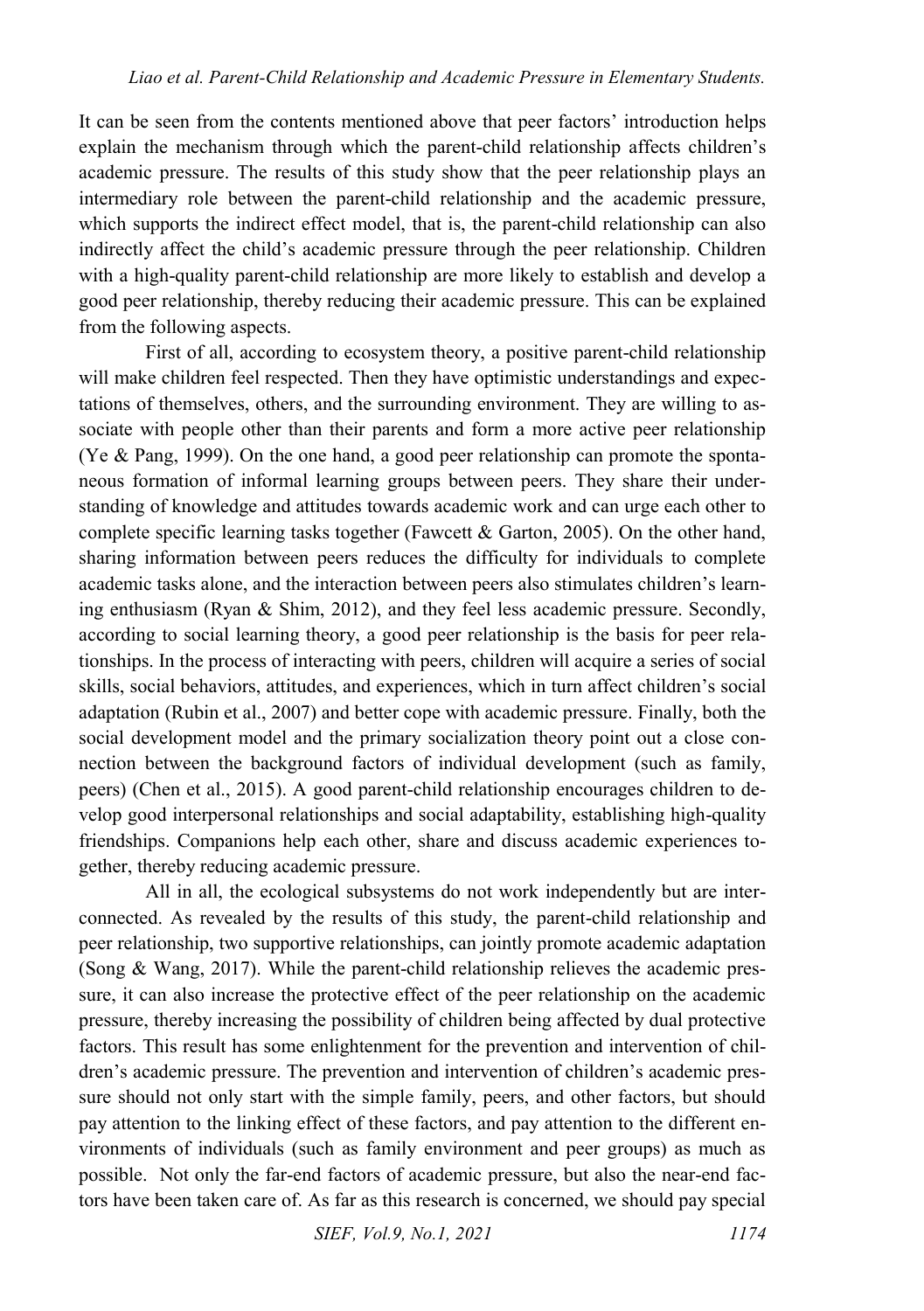attention to children's peer relationships, communicate in time, give appropriate guidance, and assist children in establishing a positive and mutually helpful peer relationship.

# *Self-Esteem Adjustment between Peer Relationship and Academic Pressure*

Based on the "individual-environment interaction model," this research constructs a moderated mediation model. We found that self-esteem has a significant regulatory effect in the intermediary chain of "peer relationship—academic pressure." The pressure buffer hypothesis of self-esteem points out that individuals with high self-esteem have more coping resources than individuals with low self-esteem, which helps them to better cope with stressful events. A bad peer relationship may lead to negative interpersonal relationships such as peer rejection, peer rejection, and peer infringement, which can be stressful. Individuals with high self-esteem generally have high self-evaluation and good psychological resilience (Guo  $\&$  Ye, 2016), can effectively cope with the impact of a lousy peer relationship, reduce the negative consequences of individuals in a bad peer relationship (Zhao et al., 2016), and actively adapt to school life. On the contrary, children with low or medium self-esteem have poor psychological resilience. It is difficult to find a balance point in the peer relationship, which leads to poor school adaptation (Guo et al., 2005) and increases academic pressure.

## **Conclusions and Suggestions**

Based on the above research results, we found that good parent-child relationships and peer relationships negatively predict academic pressure. At the same time, children's self-esteem has positive significance for elementary students to cope with academic pressure. Based on this, the moderated mediation model established in this study to explore the factors affecting elementary students' learning pressure has enlightened educators. Specific to the practical level, we suggest: (1) In terms of family, parents of elementary students should strive to adopt active and practical strategies to establish an open and equal parent-child relationship with their children. For example: communicate with children on an equal footing, listen more and less blame, pay more attention to emotions and life, pay attention to children's efforts, and play down excessive attention to academic performance. Such a good parent-child relationship can promote effective parent-child communication. Children are willing to open up their hearts to confide academic pressure to their parents and receive positive feedback and active support from their parents so that they can effectively cope with external pressure and anxiety, promote children's mental health development, and avoid various negative emotions and behaviors caused by academic pressure. (2) In schools, through the development of a variety of class activities, the communication between children and peers can be increased, and the emotional support, information support, and tool support between elementary students can be enhanced (Solomon, 2004), and children's loneliness and so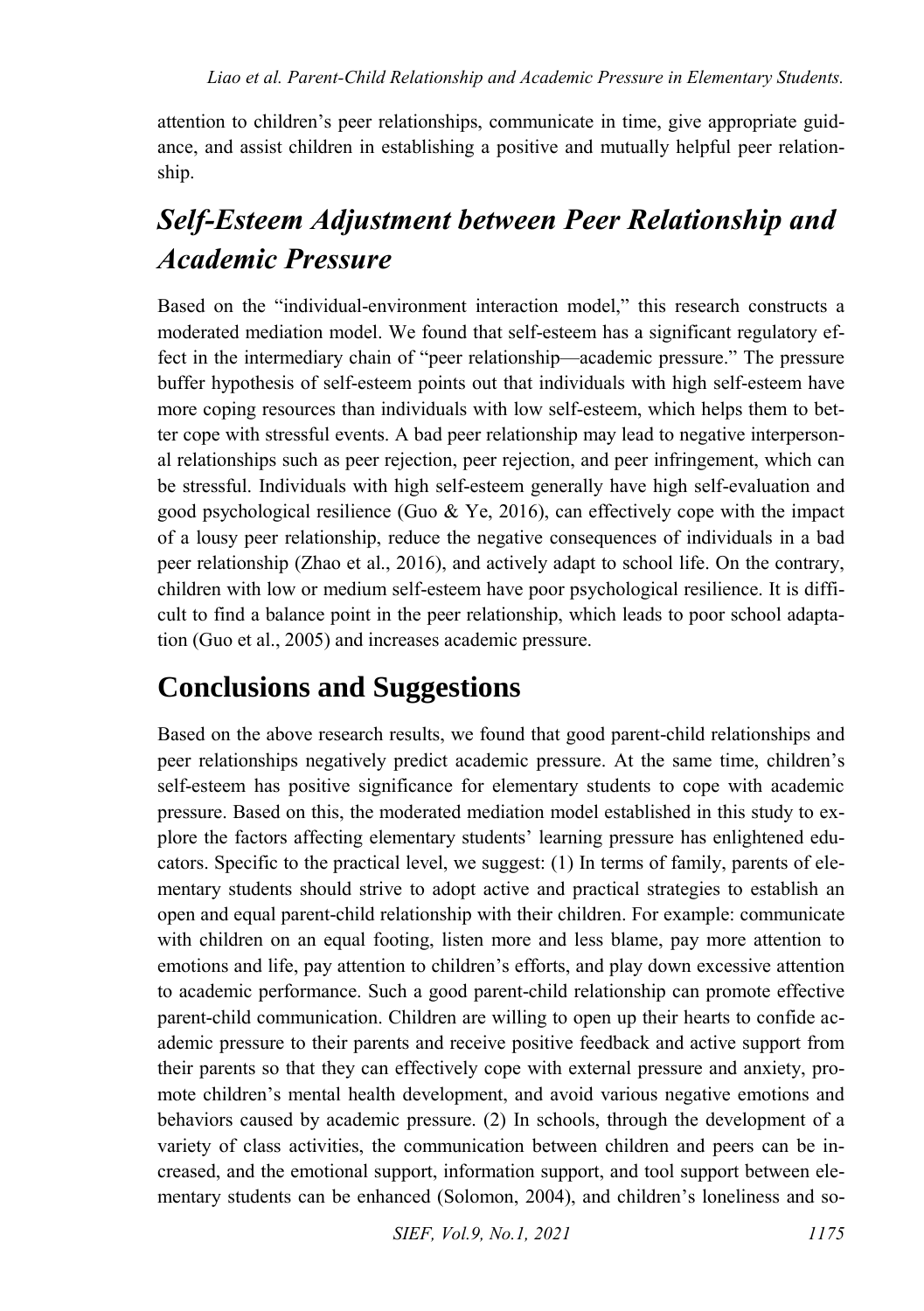cial anxiety can be alleviated. In short, the effective construction of these two aspects can help elementary students to relieve academic pressure to a greater extent. (3) On the individual side, children's self-esteem has a certain degree of plasticity, increasing the affirmation and support, companionship, and intimacy of children from the three aspects of parents, friends, and teachers (Liu & Zou, 2007), thereby fostering and enhancing children's self-esteem. This will alleviate the impact of bad peer relationships on academic pressure, and help individuals to self-regulate academic pressure.

## **Limitations and Perspective**

The starting point of this research design is based on ecosystem theory and development context theory, and the investigation variables are mainly selected from a positive perspective. It aims to explore the parent-child relationship and peer relationship of elementary students and the protective effect of self-esteem on academic pressure. But as far as the source of children's academic pressure is concerned, there is a clear trend of diversification (Chen, 2004). Therefore, in the future, we should also explore the influence of factors such as interpersonal conflict, peer rejection, parental expectations, and teacher-student relationship on academic pressure, or we can also examine the interaction effects of different factors. This will be more conducive to comprehensively revealing the generation mechanism of elementary students' academic pressure to guide educational practice better and promote children's physical and mental health. Secondly, Folkman's stress cognitive interaction model believes that some potential stressors need an individual cognitive assessment before they can become actual stressors, affecting individual psychological or behavioral performance (Folkman et al., 1986). Therefore, in addition to the self-esteem variable investigated in this study, the individual's cognitive evaluation of academic pressure and assessing their resource coping capabilities may also become moderating factors, so they must be fully considered in the future research design. And add relevant elements to the scope of the investigation.

Excessive academic pressure does indeed cause some children's adverse emotional reactions and various bad behaviors, but the pressure itself is also positive. For example, Martin and Marsh (2008) groundbreakingly explored the psychological mechanism of recovery and growth of students under daily academic pressure, which points out the direction for investigating how students under stressful situations can construct active adaptation mechanisms (Zhao & Yu, 2018). Therefore, in the follow-up research, we can analyze how the dynamic adaptation mechanism under academic pressure is generated? Are there individual differences? These will be more conducive to the transformation and resolution of children's academic pressure and benefit elementary students' physical and mental health.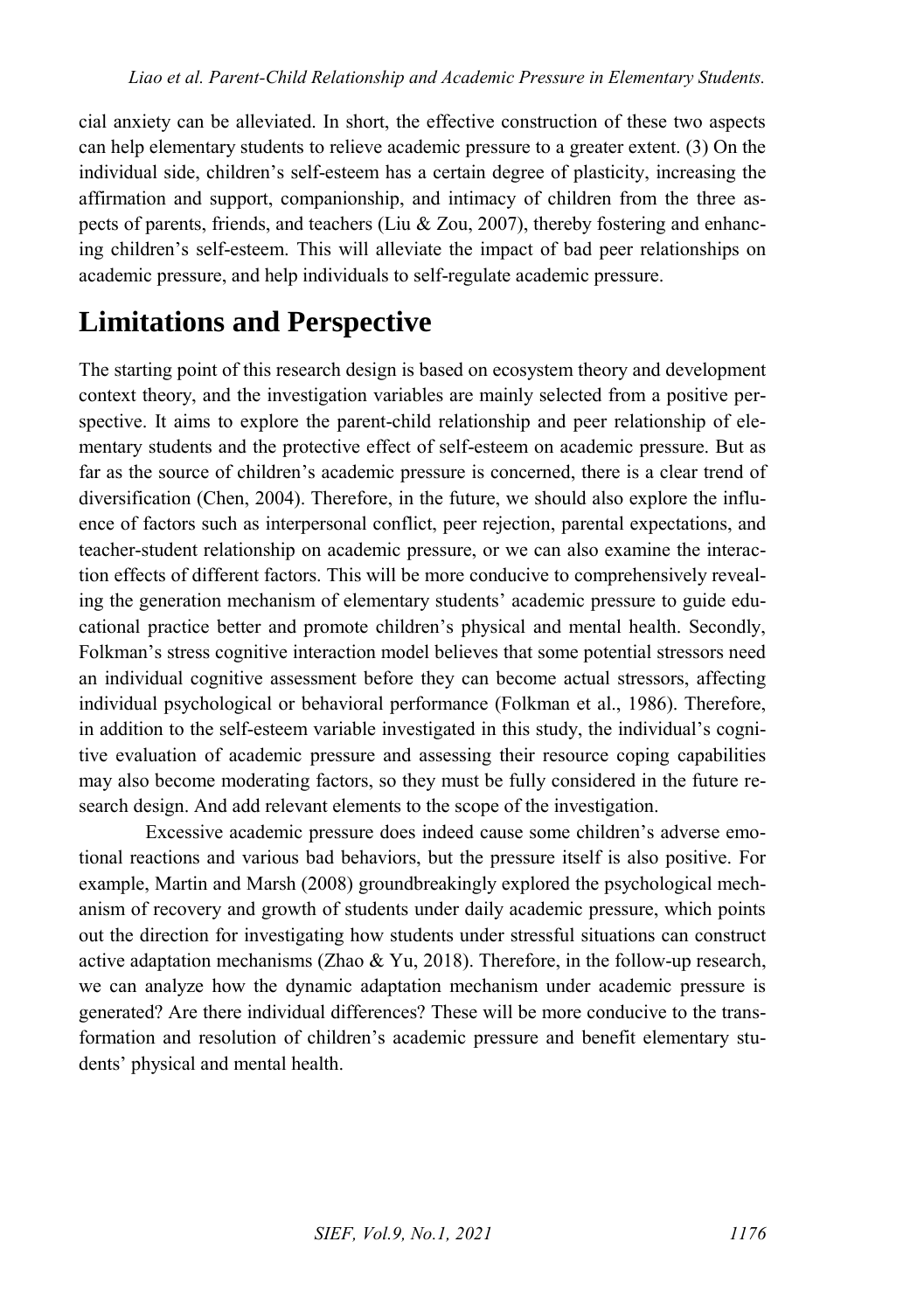#### **References**

- Ang, R.P., & Huan, V.S. (2006). Relationship between academic stress and suicidal ideation: Testing for depression as a mediator using multiple regression. *Child Psychiatry & Human Development*, 37(2):133-143. DOI: <https://doi.org/10.1007/s10578-006-0023-8>
- Baumeister, R.F., Campbell, J.D., Krueger, J.I., & Vohs, K.D. (2003). Does high self-esteem cause better performance, interpersonal success, happiness, or healthier lifestyles? *Psychological Science*, 4(1):41-44. DOI: <https://doi.org/10.1111/1529-1006.01431>
- Bolin, J.H. (2014). Introduction to mediation, moderation, and conditional process analysis: A regression-based approach. *Journal of Educational Measurement*, 51(3):335–337. <https://www.jstor.org/stable/24018134>
- Bronfenbrenner, U. (1992). Ecological systems theory. Jessica Kingsley Publishers.
- Cai, H., Feng, Y., & Yue, X. (2011). Pancultural self-esteem needs: Based on research evidence from the Chinese. *Advances in Psychological Science*, 19(1):1-8. [Chinese] DOI: [https://doi.org/10.3724/SP.J.1042.2011.0000](https://doi.org/10.3724/SP.J.1042.2011.00001) [1](https://doi.org/10.3724/SP.J.1042.2011.00001)
- Chen, F., Yang, J., Zhu, Z., Zhou, Q., & Wang, Y. (2010). A study on the relationship between stress and problem behaviors in the upper grades of primary school students: the moderating effect of coping strategies. *Psychological Exploration*, 30(4):64-69. [Chinese] DOI:

[https://doi.org/10.3969/j.issn.1003-](https://doi.org/10.3969/j.issn.1003-5184.2010.04.013) [5184.2010.04.013](https://doi.org/10.3969/j.issn.1003-5184.2010.04.013) 

- Chen, W., Li, D., Bao, Z., Yan, Y., & Zhou, Z. (2015). Parent-child attachment, and adolescents' problematic Internet use: a moderated mediation model. *Acta Psychologica Sinica*, 47(5):611-623. [Chinese] DOI: [https://doi.org/10.3724/SP.J.1041.2015.0061](https://doi.org/10.3724/SP.J.1041.2015.00611)
- Chen, X. (2004). A study on middle school students' academic pressure, coping strategies and coping psychological mechanisms. Dissertation; Chongqing: Southwestern Normal

[1](https://doi.org/10.3724/SP.J.1041.2015.00611) 

University. [Chinese] [http://cdmd.cnki.com.cn/Article/CDMD-](http://cdmd.cnki.com.cn/Article/CDMD-10635-2004085323.htm)[10635-2004085323.htm](http://cdmd.cnki.com.cn/Article/CDMD-10635-2004085323.htm)

- Cohen, S., & Wills, T.A. (1985). Stress, social support, and the buffering hypothesis. *Psychological Bulletin*, 98(2):310-357. DOI: <https://doi.org/10.1037/0033-2909.98.2.310>
- De Goede, I.H., Branje, S.J., Delsing, M.J., & Meeus, W.H. (2009). Linkages Over Time Between Adolescents' Relationships with Parents and Friends. *Journal of Youth and Adolescence*, 38(10):1304-1315. DOI: <https://doi.org/10.1007/s10964-009-9403-2>
- Dong, L., & Wo, J. (2005). A study on the development characteristics of interpersonal communication among primary school students in grades 3-6. *Chinese Journal of Clinical Psychology*, 13(1):45-47. [Chinese] DOI: [https://doi.org/10.3969/j.issn.1005-](https://doi.org/10.3969/j.issn.1005-3611.2005.01.014) [3611.2005.01.014](https://doi.org/10.3969/j.issn.1005-3611.2005.01.014)
- Dou, F., Wang, M., & Gao, X. (2019). The effect of learning stress on sleep quality of senior high school students: a regulated mediation model. *Chinese Journal of Clinical Psychology*, 27(6):1275-1278+1282. [Chinese] DOI:

[https://doi.org/10.16128/j.cnki.1005-](https://doi.org/10.16128/j.cnki.1005-3611.2019.06.041) [3611.2019.06.041](https://doi.org/10.16128/j.cnki.1005-3611.2019.06.041) 

Fan, M. (2014). An empirical study on the impact mechanism of "One Child" policy on health status. Dissertation; Southwestern University of Finance and Economics. [Chinese]

[http://cdmd.cnki.com.cn/Article/CDMD-](http://cdmd.cnki.com.cn/Article/CDMD-10651-1014403198.htm)[10651-1014403198.htm](http://cdmd.cnki.com.cn/Article/CDMD-10651-1014403198.htm)

- Fawcett, L.M., & Garton, A.F. (2005). The effect of peer collaboration on children's problem-solving ability. *British Journal of Educational Psychology*, 75(2):157–169. DOI: <https://doi.org/10.1348/000709904X23411>
- Fisher, R.L. (1974). Media Review: Books: Attachment and Loss, Separation: Anxiety and Anger. *Exceptional Children*, 41(1):61-62. DOI: [https://doi.org/10.1177/00144029740410011](https://doi.org/10.1177/001440297404100118)

[8](https://doi.org/10.1177/001440297404100118)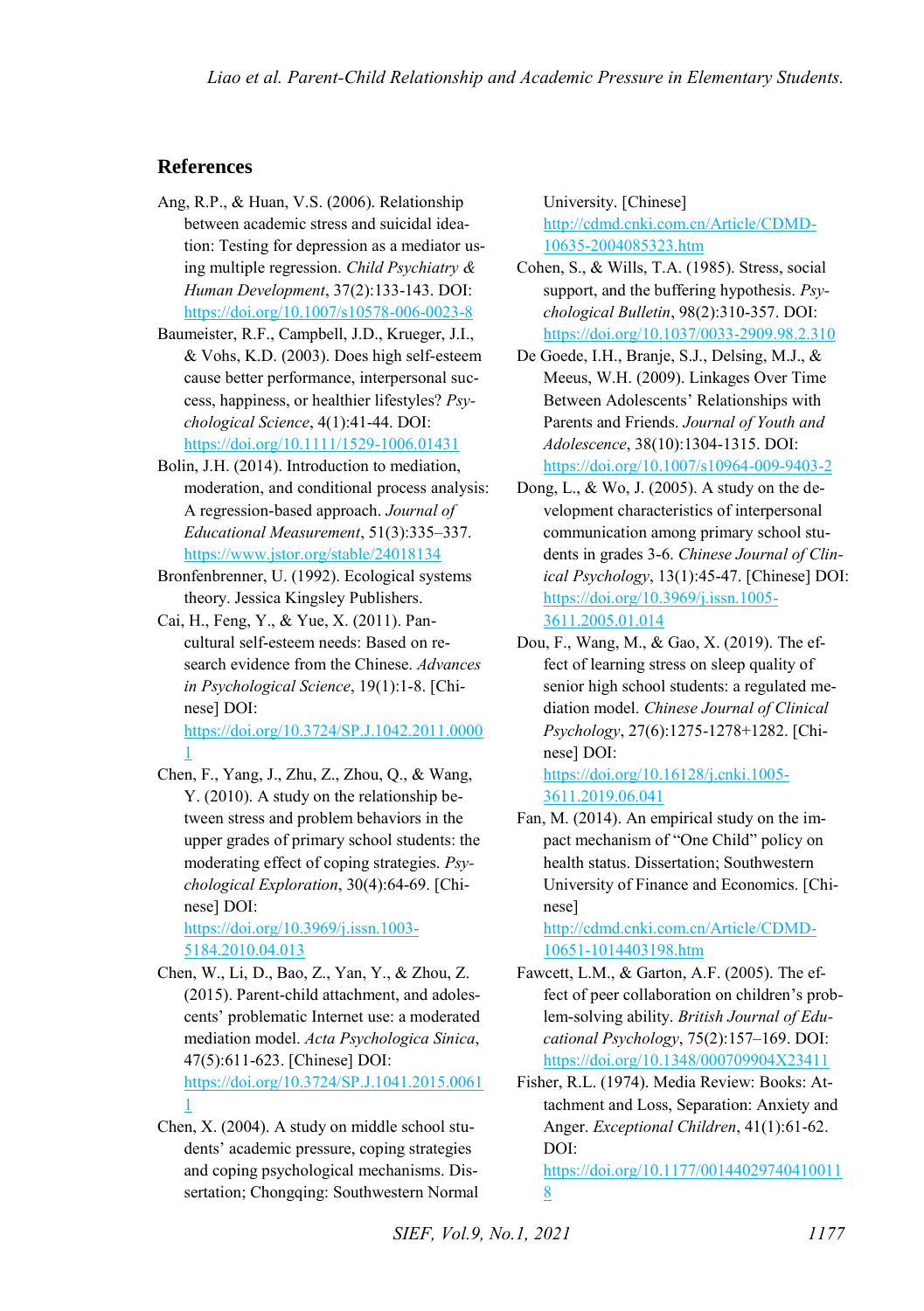Folkman, S., Lazarus, R.S., Dunkel-Schetter, C., DeLongis, A., & Gruen, R.J. (1986). Dynamics of a stressful encounter: Cognitive appraisal, coping, and encounter outcomes. *Journal of Personality and Social Psychology*, 50(5):992-1003.

<https://psycnet.apa.org/buy/1986-21910-001>

- Guo, B., Wang, Y., & Zhang, L. (2005). The influence of class environmental variables on the relationship between children's social behavior and school adjustment. *Psychological Bulletin*, 24(2):233-239. [Chinese] [https://kns.cnki.net/kcms/detail/detail.aspx?d](https://kns.cnki.net/kcms/detail/detail.aspx?dbcode=CJFD&dbname=CJFD2005&filename=XLXB20050200A&v=MmwWrwR2tPsfZzeLnp2ZgkY9a%25mmd2B%25mmd2FAb%25mmd2FHAbjkOnTcapfaNfzCMqyWSjSSh33xK9qyO) [bcode=CJFD&dbname=CJFD2005&filenam](https://kns.cnki.net/kcms/detail/detail.aspx?dbcode=CJFD&dbname=CJFD2005&filename=XLXB20050200A&v=MmwWrwR2tPsfZzeLnp2ZgkY9a%25mmd2B%25mmd2FAb%25mmd2FHAbjkOnTcapfaNfzCMqyWSjSSh33xK9qyO) [e=XLXB20050200A&v=MmwWrwR2tPsfZ](https://kns.cnki.net/kcms/detail/detail.aspx?dbcode=CJFD&dbname=CJFD2005&filename=XLXB20050200A&v=MmwWrwR2tPsfZzeLnp2ZgkY9a%25mmd2B%25mmd2FAb%25mmd2FHAbjkOnTcapfaNfzCMqyWSjSSh33xK9qyO) [zeLnp2ZgkY9a%25mmd2B%25mmd2FAb](https://kns.cnki.net/kcms/detail/detail.aspx?dbcode=CJFD&dbname=CJFD2005&filename=XLXB20050200A&v=MmwWrwR2tPsfZzeLnp2ZgkY9a%25mmd2B%25mmd2FAb%25mmd2FHAbjkOnTcapfaNfzCMqyWSjSSh33xK9qyO) [%25mmd2FHAbjkOnTcapfaNfzCMqyWSjS](https://kns.cnki.net/kcms/detail/detail.aspx?dbcode=CJFD&dbname=CJFD2005&filename=XLXB20050200A&v=MmwWrwR2tPsfZzeLnp2ZgkY9a%25mmd2B%25mmd2FAb%25mmd2FHAbjkOnTcapfaNfzCMqyWSjSSh33xK9qyO) [Sh33xK9qyO](https://kns.cnki.net/kcms/detail/detail.aspx?dbcode=CJFD&dbname=CJFD2005&filename=XLXB20050200A&v=MmwWrwR2tPsfZzeLnp2ZgkY9a%25mmd2B%25mmd2FAb%25mmd2FHAbjkOnTcapfaNfzCMqyWSjSSh33xK9qyO)
- Guo, J., & Ye, Y. (2016). The influence of adolescents' psychological resilience on life satisfaction: The mediating role of self-esteem. *Journal of Yulin Teachers College*, 37(1):132-135. [Chinese] DOI: [https://doi.org/10.13792/j.cnki.cn45-](https://doi.org/10.13792/j.cnki.cn45-1300/z.2016.01.025) [1300/z.2016.01.025](https://doi.org/10.13792/j.cnki.cn45-1300/z.2016.01.025)
- Hou, J,, & Chen, Z. (2016). The developmental trajectory of adolescent depression: defining subgroups and their influencing factors. *Acta Psychologica Sinica*, 48(8):957-968. [Chinese] DOI: [https://doi.org/10.3724/SP.J.1041.2016.0095](https://doi.org/10.3724/SP.J.1041.2016.00957)

[7](https://doi.org/10.3724/SP.J.1041.2016.00957) 

Hua, X. (2018). Intervention Research on Youth from Urban Poor Families from the Perspective of Resilience. Dissertation; Guangzhou: South China University of Technology. [Chinese]

[https://cdmd.cnki.com.cn/Article/CDMD-](https://cdmd.cnki.com.cn/Article/CDMD-10251-1018224827.htm)[10251-1018224827.htm](https://cdmd.cnki.com.cn/Article/CDMD-10251-1018224827.htm) 

Huang, W., & Wang, Z. (2020). A study on the relationship between primary school pupils' learning pressure and mental health. *Journal of Campus Life & Mental Health*, 18(1):36- 38. [Chinese] DOI: [https://doi.org/10.19521/j.cnki.1673-](https://doi.org/10.19521/j.cnki.1673-1662.2020.01.010)

[1662.2020.01.010](https://doi.org/10.19521/j.cnki.1673-1662.2020.01.010) 

Kim, E., & Lee, M. (2013). The reciprocal longitudinal relationship between the parentadolescent relationship and academic stress in Korea. *Social Behavior and Personality:*

*An International Journal*, 41(9):1519-1531. DOI:

<https://doi.org/10.2224/sbp.2013.41.9.1519>

- Lai, J., Zheng, G. & Liu, F. (2008). A study on the influence of peer relationships on the self-esteem of middle school students. *Chinese Journal of Clinical Psychology*, 16(1):74-76. [Chinese] DOI: [https://doi.org/10.3969/j.issn.1005-](https://doi.org/10.3969/j.issn.1005-3611.2008.01.025) [3611.2008.01.025](https://doi.org/10.3969/j.issn.1005-3611.2008.01.025)
- Li, B., Gao, T., Deng, L., Chen, J., & Ni, H. (2019). The mediating effect of the core selfevaluation of junior high school students between the class environment and academic pressure-the moderating effect of gender. *Psychological Development and Education*, 35(2):192-202. [Chinese] DOI: [https://doi.org/10.16187/j.cnki.issn1001-](https://doi.org/10.16187/j.cnki.issn1001-4918.2019.02.08) [4918.2019.02.08](https://doi.org/10.16187/j.cnki.issn1001-4918.2019.02.08)
- Li, Y. (2020). Suicidal behaviors of primary and middle school students in Henan Province and its correlation with academic burden. *Chinese Journal of School Health*, 41(4):539-542. [Chinese] DOI: [https://doi.org/10.16835/j.cnki.1000-](https://doi.org/10.16835/j.cnki.1000-9817.2020.04.016) [9817.2020.04.016](https://doi.org/10.16835/j.cnki.1000-9817.2020.04.016)
- Li, Y., Liu, L., Lyu, Y., Luo, F., & Wang, Y. (2015). Interpersonal relationship status and problem behaviors of preschool migrant children. *Acta Psychology Sinica*, 47(7):914- 927. [Chinese] [https://kns.cnki.net/kcms/detail/detail.aspx?d](https://kns.cnki.net/kcms/detail/detail.aspx?dbcode=CJFD&dbname=CJFDLAST2015&filename=XLXB201507008&v=D%25mmd2BIiiu%25mmd2FODZz6V%25mmd2FsVqci1olGOuYY5gxpk%25mmd2BfPxqYtorhI1hScWdDNAZuwUZTfZC1yj) [bcode=CJFD&dbname=CJFDLAST2015&fi](https://kns.cnki.net/kcms/detail/detail.aspx?dbcode=CJFD&dbname=CJFDLAST2015&filename=XLXB201507008&v=D%25mmd2BIiiu%25mmd2FODZz6V%25mmd2FsVqci1olGOuYY5gxpk%25mmd2BfPxqYtorhI1hScWdDNAZuwUZTfZC1yj) [lename=XLXB201507008&v=D%25mmd2](https://kns.cnki.net/kcms/detail/detail.aspx?dbcode=CJFD&dbname=CJFDLAST2015&filename=XLXB201507008&v=D%25mmd2BIiiu%25mmd2FODZz6V%25mmd2FsVqci1olGOuYY5gxpk%25mmd2BfPxqYtorhI1hScWdDNAZuwUZTfZC1yj) [BIiiu%25mmd2FODZz6V%25mmd2FsVqci](https://kns.cnki.net/kcms/detail/detail.aspx?dbcode=CJFD&dbname=CJFDLAST2015&filename=XLXB201507008&v=D%25mmd2BIiiu%25mmd2FODZz6V%25mmd2FsVqci1olGOuYY5gxpk%25mmd2BfPxqYtorhI1hScWdDNAZuwUZTfZC1yj) [1olGOuYY5gxpk%25mmd2BfPxqYtorhI1h](https://kns.cnki.net/kcms/detail/detail.aspx?dbcode=CJFD&dbname=CJFDLAST2015&filename=XLXB201507008&v=D%25mmd2BIiiu%25mmd2FODZz6V%25mmd2FsVqci1olGOuYY5gxpk%25mmd2BfPxqYtorhI1hScWdDNAZuwUZTfZC1yj) [ScWdDNAZuwUZTfZC1yj](https://kns.cnki.net/kcms/detail/detail.aspx?dbcode=CJFD&dbname=CJFDLAST2015&filename=XLXB201507008&v=D%25mmd2BIiiu%25mmd2FODZz6V%25mmd2FsVqci1olGOuYY5gxpk%25mmd2BfPxqYtorhI1hScWdDNAZuwUZTfZC1yj)  Liao, H. (2015). The influence of parental rear-
- ing styles on the academic pressure of middle school students. *Journal of Neijiang Normal University*, 30(4):70-73+78. [Chinese] DOI:

[https://doi.org/10.13603/j.cnki.51-](https://doi.org/10.13603/j.cnki.51-1621/z.2015.04.016) [1621/z.2015.04.016](https://doi.org/10.13603/j.cnki.51-1621/z.2015.04.016) 

Lin, D., Fang, X., & Mao, R. (2008). The influence of parent and peer factors on adolescent drinking behavior. *Psychological Development and Education*, 24(3):36-42. [Chinese] [http://www.devpsy.com.cn/CN/Y2008/V24/I](http://www.devpsy.com.cn/CN/Y2008/V24/I3/36) [3/36](http://www.devpsy.com.cn/CN/Y2008/V24/I3/36)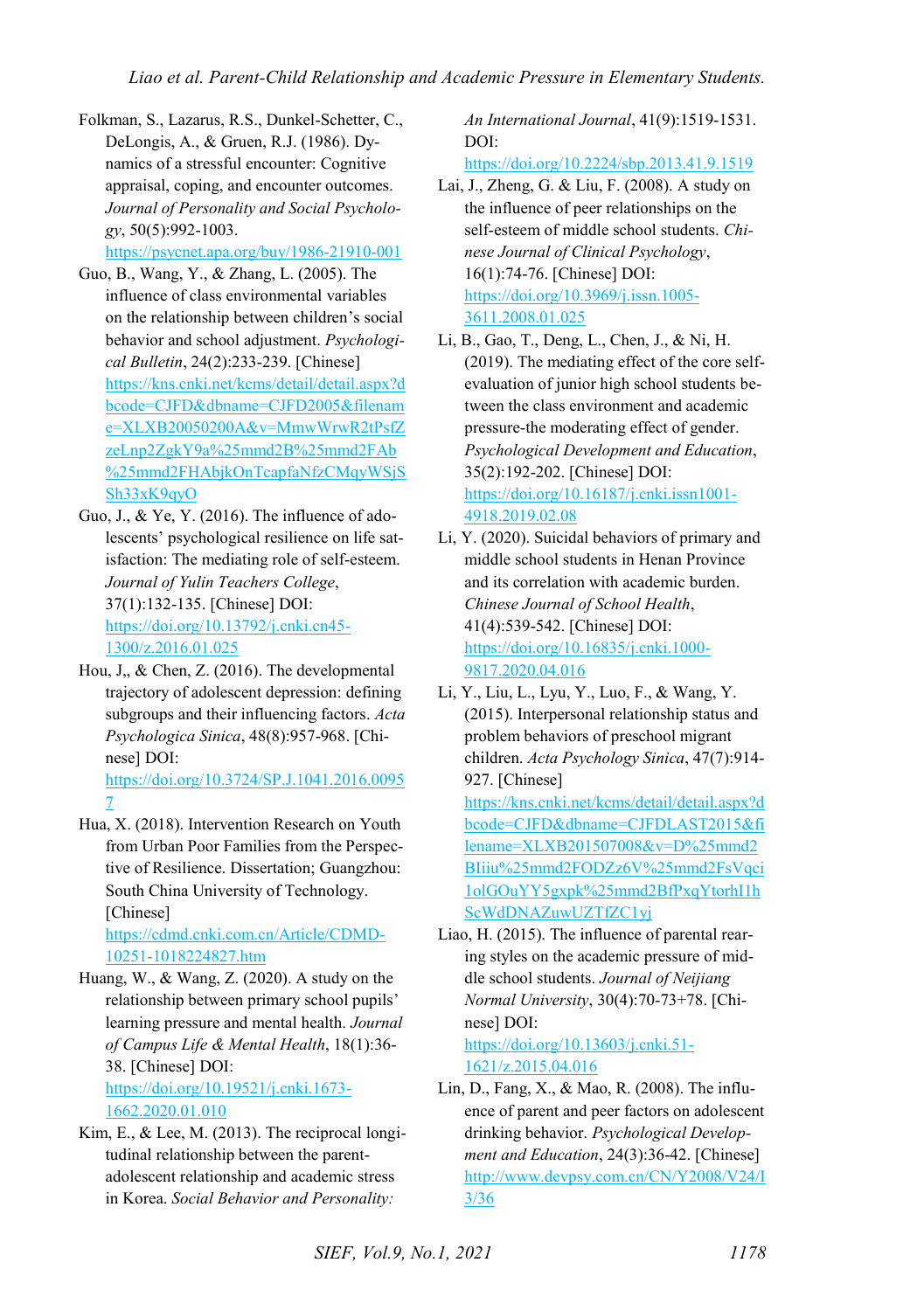Lin, L., Zhang, J., Wang, P., Bai, X., Sun, X., & Zhang, L. (2020). Perceived control moderates the impact of academic stress on the attention process of working memory in male college students. *In Stress: The International Journal on the Biology of Stress*, 23(3):256- 264. DOI:

[https://doi.org/10.1080/10253890.2019.1669](https://doi.org/10.1080/10253890.2019.1669557) [557](https://doi.org/10.1080/10253890.2019.1669557) 

- Liu, C., & Zou, H. (2007). The relationship between adolescents' social support system and self-esteem. *Journal of Psychological Science*, 26(3):609-612+534. [Chinese] DOI: [https://doi.org/10.16719/j.cnki.1671-](https://doi.org/10.16719/j.cnki.1671-6981.2007.03.022) [6981.2007.03.022](https://doi.org/10.16719/j.cnki.1671-6981.2007.03.022)
- Liu, G., Zhang, D., Pan, Y., Chen, W., & Ma, Y. (2016). Research on middle school students' psychological quality and peer relationship: the mediating role of self-esteem. *Journal of Psychological Science*, 39(6):1290-1295. [Chinese] DOI: [https://doi.org/10.16719/j.cnki.1671-](https://doi.org/10.16719/j.cnki.1671-6981.20160602)

[6981.20160602](https://doi.org/10.16719/j.cnki.1671-6981.20160602) 

Liu, L., Tian, L., & Guo, J. (2019). The influence of parent-child relationship on adolescents' risk-taking behavior: a moderated mediation model. *Psychological Development and Education*, 35(2):210-218. [Chinese] DOI:

[https://doi.org/10.16187/j.cnki.issn1001-](https://doi.org/10.16187/j.cnki.issn1001-4918.2019.02.10) [4918.2019.02.10](https://doi.org/10.16187/j.cnki.issn1001-4918.2019.02.10) 

Liu, X.,  $\&$  Tao, S. (2005). The role of stress and coping strategies in generating negative emotions among female college students. *Acta Psychologica Sinica*, 50(5):637-649. [Chinese] DOI:

[https://doi.org/10.3969/j.issn.1007-](https://doi.org/10.3969/j.issn.1007-080x.2013.06.015) [080x.2013.06.015](https://doi.org/10.3969/j.issn.1007-080x.2013.06.015) 

- Long, A., Fan, W., & Jin, X. (2013). The measurement and attribution model construction of primary and secondary school students' learning stress. *Journal of Educational Studies*, 9(1):121-128. [Chinese] DOI: [https://doi.org/10.14082/j.cnki.1673-](https://doi.org/10.14082/j.cnki.1673-1298.2013.01.016) [1298.2013.01.016](https://doi.org/10.14082/j.cnki.1673-1298.2013.01.016)
- Luo, J. (2019). The influence of parental rearing styles on high school students' interpersonal pressure and learning pressure. *Mental Health Education in Primary and Secondary Schools*, 18(36):12-15. [Chinese]

[https://kns.cnki.net/kcms/detail/detail.aspx?d](https://kns.cnki.net/kcms/detail/detail.aspx?dbcode=CJFD&dbname=CJFDLASN2019&filename=ZXXK201936005&v=iaUnAf%25mmd2FHt28IYnyOQJIXG59GYcQQudXRYyH%25mmd2BAGzTzEtMGmGW7WsWygL1aG6Mbn2u) [bcode=CJFD&dbname=CJFDLASN2019&f](https://kns.cnki.net/kcms/detail/detail.aspx?dbcode=CJFD&dbname=CJFDLASN2019&filename=ZXXK201936005&v=iaUnAf%25mmd2FHt28IYnyOQJIXG59GYcQQudXRYyH%25mmd2BAGzTzEtMGmGW7WsWygL1aG6Mbn2u) [ilename=ZXXK201936005&v=iaUnAf%25](https://kns.cnki.net/kcms/detail/detail.aspx?dbcode=CJFD&dbname=CJFDLASN2019&filename=ZXXK201936005&v=iaUnAf%25mmd2FHt28IYnyOQJIXG59GYcQQudXRYyH%25mmd2BAGzTzEtMGmGW7WsWygL1aG6Mbn2u) [mmd2FHt28IYnyOQJIXG59GYcQQudXR](https://kns.cnki.net/kcms/detail/detail.aspx?dbcode=CJFD&dbname=CJFDLASN2019&filename=ZXXK201936005&v=iaUnAf%25mmd2FHt28IYnyOQJIXG59GYcQQudXRYyH%25mmd2BAGzTzEtMGmGW7WsWygL1aG6Mbn2u) [YyH%25mmd2BAGzTzEtMGmGW7WsW](https://kns.cnki.net/kcms/detail/detail.aspx?dbcode=CJFD&dbname=CJFDLASN2019&filename=ZXXK201936005&v=iaUnAf%25mmd2FHt28IYnyOQJIXG59GYcQQudXRYyH%25mmd2BAGzTzEtMGmGW7WsWygL1aG6Mbn2u) [ygL1aG6Mbn2u](https://kns.cnki.net/kcms/detail/detail.aspx?dbcode=CJFD&dbname=CJFDLASN2019&filename=ZXXK201936005&v=iaUnAf%25mmd2FHt28IYnyOQJIXG59GYcQQudXRYyH%25mmd2BAGzTzEtMGmGW7WsWygL1aG6Mbn2u) 

- Ma, L. (2014). The influence of adolescent selfesteem on different interpersonal relationships. Dissertation; Shaanxi Normal University. [Chinese] [http://cdmd.cnki.com.cn/Article/CDMD-](http://cdmd.cnki.com.cn/Article/CDMD-10718-1014402656.htm)[10718-1014402656.htm](http://cdmd.cnki.com.cn/Article/CDMD-10718-1014402656.htm)
- Martin, A.J., & Marsh, H.W. (2008). Academic buoyancy: Towards an understanding of students' everyday academic resilience. *Journal of school psychology*, 46(1):53-83. DOI: <https://doi.org/10.1016/j.jsp.2007.01.002>
- Mulyadi, S., Rahardjo, W., & Basuki, A.H. (2016). The role of parent-child relationship, self-esteem, academic self-efficacy to academic stress. *Procedia-Social and Behavioral Sciences*, 217: 603-608. DOI: <https://doi.org/10.1016/j.sbspro.2016.02.063>
- Pan, B., Zhang, L., Zhang, W. & Ji, L. (2016). The relationship between adolescents' poor academic performance, academic pressure, and control: a cross-lag study. *Psychological Development and Education*, 32(6):717-724. [Chinese] DOI:

[https://doi.org/10.16187/j.cnki.issn1001-](https://doi.org/10.16187/j.cnki.issn1001-4918.2016.06.10) [4918.2016.06.10](https://doi.org/10.16187/j.cnki.issn1001-4918.2016.06.10) 

Pan, Y. (2015). A follow-up analysis of junior high school adolescents' self-esteem development trend and influencing factors. *Acta Psychologica Sinica*, 47(6):787-796. [Chinese] DOI:

[https://doi.org/10.3724/SP.J.1041.2015.0078](https://doi.org/10.3724/SP.J.1041.2015.00787) [7](https://doi.org/10.3724/SP.J.1041.2015.00787) 

Rubin, K. H., Bukowski, W. M., & Parker, J. G. (2007). Peer Interactions, Relationships, and Groups. Handbook of Child Psychology. John Wiley & Sons, Inc. 1988.

Ryan, A.M., & Shim, S.S. (2012). Changes in help-seeking from peers during early adolescence: Associations with changes in achievement and perceptions of teachers. *Journal of Educational Psychology*, 104(4):1122-1134. DOI: <https://doi.org/10.1037/a0027696>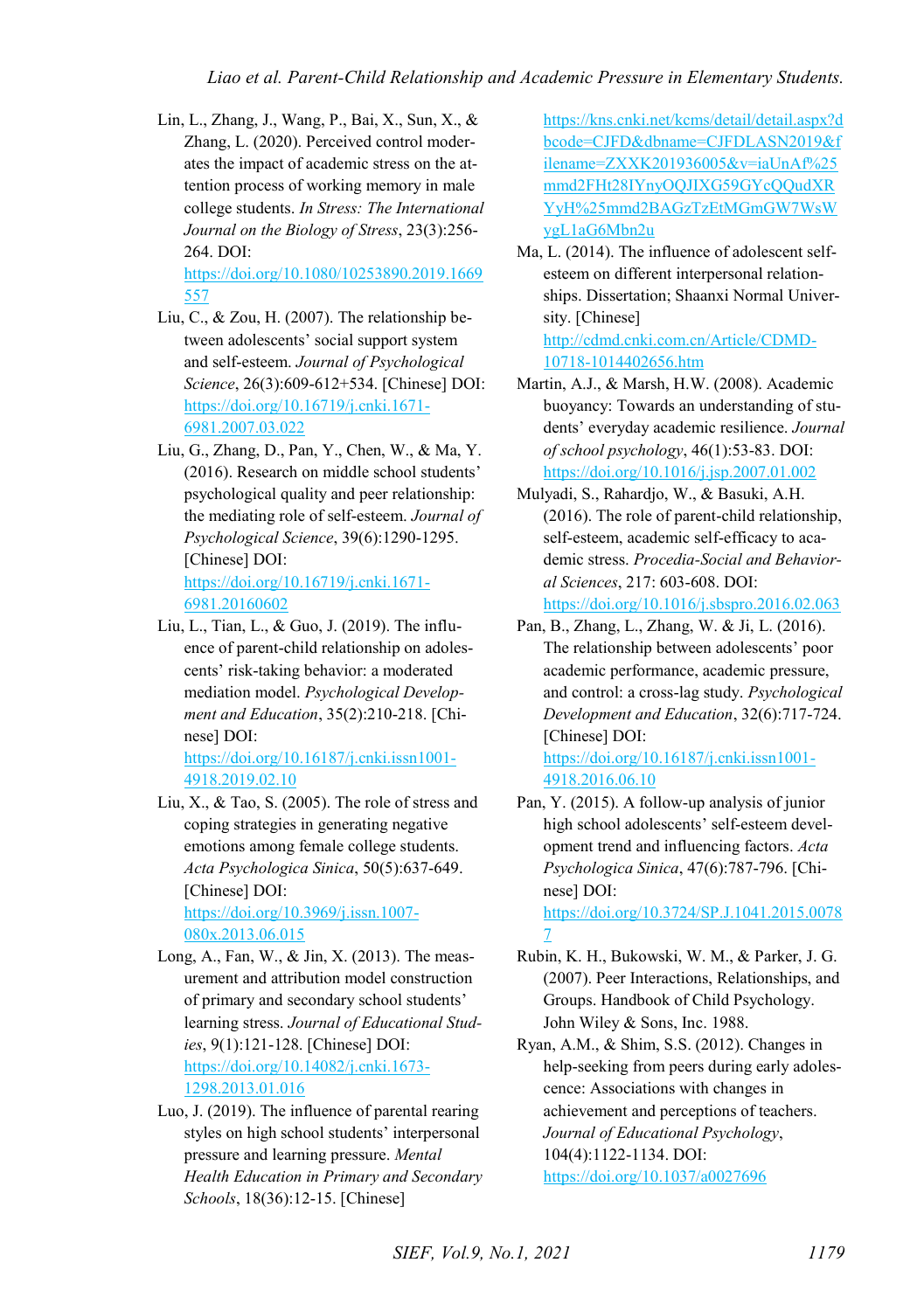- Setliff, A.E., & Marmurek, H.H. (2002). The mood regulatory function of autobiographical recall is moderated by self-esteem. *Personality and Individual Differences*, 32(4):761-771. [Chinese] DOI: [https://doi.org/10.1016/S0191-](https://doi.org/10.1016/S0191-8869(01)00078-2) [8869\(01\)00078-2](https://doi.org/10.1016/S0191-8869(01)00078-2)
- Solomon, P. (2004). Peer support/peer provided services underlying processes, benefits, and critical ingredients. *Psychiatric Rehabilitation Journal*, 27(4):392-401. DOI: <https://doi.org/10.2975/27.2004.392.401>
- Song, C., & Wang, J. (2017). The relationship between migrant children's social support and academic pressure: the mediating role of psychological resilience. *Psychological Exploration*, 37(6):561-566. [Chinese] [http://www.cqvip.com/qk/96987x/201706/6](http://www.cqvip.com/qk/96987x/201706/673849950.html) [73849950.html](http://www.cqvip.com/qk/96987x/201706/673849950.html)
- Tian, F., & Tian, L. (2014). Three models of parent-child relationship and friend relationship affecting problem behavior. *Advances in Psychological Science*, 22(6):968-976. [Chinese] [http://www.cnki.com.cn/Article/CJFDTotal-](http://www.cnki.com.cn/Article/CJFDTotal-XLXD201406010.htm)

[XLXD201406010.htm](http://www.cnki.com.cn/Article/CJFDTotal-XLXD201406010.htm) 

- Tian, L., Zhang, W., & Chen, G. (2014). The influence of parental support and friendship quality on loneliness and depression: Testing an indirect effect model. *Acta Psychologica Sinica*, 46(2):238-251. [Chinese] DOI: [https://doi.org/10.3724/SP.J.1041.2014.0023](https://doi.org/10.3724/SP.J.1041.2014.00238) [8](https://doi.org/10.3724/SP.J.1041.2014.00238)
- Wang, H., Xiong, Y., & Liu, X. (2018). The protective effect of parent-child relationship and friend support on the emotional and behavioral adaptation of migrant children. *Psychological Development and Education*, 34(5):614-624. [Chinese] DOI: [https://doi.org/10.16187/j.cnki.issn1001-](https://doi.org/10.16187/j.cnki.issn1001-4918.2018.05.12) [4918.2018.05.12](https://doi.org/10.16187/j.cnki.issn1001-4918.2018.05.12)
- Wang, Y., Zou, H., Hou, K., Wang, M., Tang, Y., & Pan, B. (2016). The relationship between parent-child attachment, peer attachment and adolescents' negative emotions: a moderated mediation model. *Psychological Development and Education*, 32(2):226-235. [Chinese] DOI:

[https://doi.org/10.16187/j.cnki.issn1001-](https://doi.org/10.16187/j.cnki.issn1001-4918.2016.02.12) [4918.2016.02.12](https://doi.org/10.16187/j.cnki.issn1001-4918.2016.02.12) 

- Wang, Z., Xu, X., Li, R., Wang, H., Ren, S., & An, Q. (2012). The relationship between student mental stress and family factors. *Chinese Journal of School Health*, 33(8):951-952+955. [Chinese] DOI: [https://doi.org/10.16835/j.cnki.1000-](https://doi.org/10.16835/j.cnki.1000-9817.2012.08.020) [9817.2012.08.020](https://doi.org/10.16835/j.cnki.1000-9817.2012.08.020)
- Wei, H., Zhou, Z., Zhang, Y. & Ding, Q. (2018). The relationship between stress and Internet addiction: the moderating effect of family support and friend support. *Studies of Psychology and Behavior*, 16(2):266-271. [Chinese] DOI: [https://doi.org/10.3969/j.issn.1672-](https://doi.org/10.3969/j.issn.1672-0628.2018.02.018)

[0628.2018.02.018](https://doi.org/10.3969/j.issn.1672-0628.2018.02.018) 

- Wen, Z., Hou, J., & Zhang, L. (2005). Comparison and Application of Moderating Effect and Mediating Effect. *Chinese Journal of Psychology*, 49(2):268-274. [Chinese] [http://www.cnki.com.cn/Article/CJFDTotal-](http://www.cnki.com.cn/Article/CJFDTotal-XLXB20050200F.htm)[XLXB20050200F.htm](http://www.cnki.com.cn/Article/CJFDTotal-XLXB20050200F.htm)
- Wu, M,, Sun, X., Geng, K., & Ding, Y. (2009). The pressure buffer effect of the stability of adolescents' implicit self-esteem. *Journal of Psychological Science*, 32(6):1321- 1324+1301.
- Wu, M. (2019). An investigation on the learning pressure and influencing factors of urban primary school students. *Survey of Education*, 8(29):87+89. [Chinese] DOI: [https://doi.org/10.16070/j.cnki.cn45-](https://doi.org/10.16070/j.cnki.cn45-1388/g4s.2019.29.038) [1388/g4s.2019.29.038](https://doi.org/10.16070/j.cnki.cn45-1388/g4s.2019.29.038)
- Wu, W., & Xiang, X. (2020). The relationship between peer communication and mental health of college students: the mediating role of interpersonal competence. *Chinese Journal of Health Psychology*, 28(4):585-591. [Chinese] DOI:

[https://doi.org/10.13342/j.cnki.cjhp.2020.04.](https://doi.org/10.13342/j.cnki.cjhp.2020.04.023) [023](https://doi.org/10.13342/j.cnki.cjhp.2020.04.023) 

- Xie, Q. (2020). The relationship between parentchild relationship and mental health of junior high school students in divorced families. *Chinese Journal of School Health*, 41(7):1019-1021. [Chinese] DOI: [https://doi.org/10.16835/j.cnki.1000-](https://doi.org/10.16835/j.cnki.1000-9817.2020.07.017) [9817.2020.07.017](https://doi.org/10.16835/j.cnki.1000-9817.2020.07.017)
- Xu, Q., & Zhang, X. (2017). Family socioeconomic status, educational concepts and the academic burden of primary and second-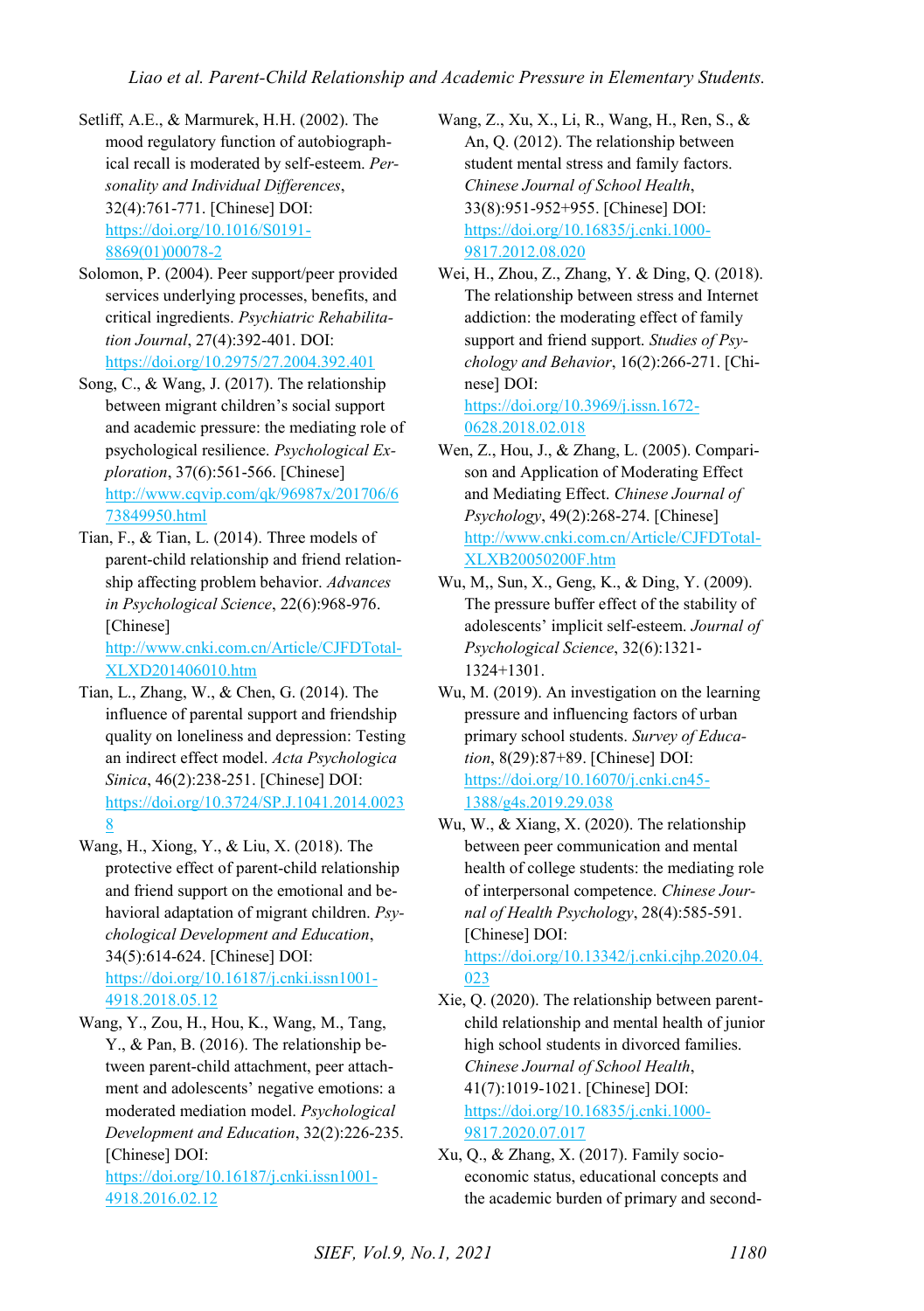ary school students. *Chinese Youth Study*, 29(6):61-66+81. [Chinese] DOI: [https://doi.org/10.19633/j.cnki.11-](https://doi.org/10.19633/j.cnki.11-2579/d.2017.06.010) [2579/d.2017.06.010](https://doi.org/10.19633/j.cnki.11-2579/d.2017.06.010) 

- Yang, H. (2008). A new perspective on the relationship between peer relationship and primary school students' academic performance. *Journal of Psychological Science*, 17(3):648-651. [Chinese] DOI: [https://doi.org/10.16719/j.cnki.1671-](https://doi.org/10.16719/j.cnki.1671-6981.2008.03.053) [6981.2008.03.053](https://doi.org/10.16719/j.cnki.1671-6981.2008.03.053)
- Ye, Z., & Pang, L. (1999). On the relationship between children's parent-child relationship, peer relationship, and the teacher-student relationship. *Psychological Development and Education*, 15(4):50-53+57. [Chinese] [http://www.devpsy.com.cn/EN/Y1999/V15/I](http://www.devpsy.com.cn/EN/Y1999/V15/I4/50) [4/50](http://www.devpsy.com.cn/EN/Y1999/V15/I4/50)
- Yu, G., & Chen, S. (2001). The relationship between primary school students' life pressure, academic achievement, and adaptive behavior. *Acta Psychologica Sinica*, 46(4):344-348. [Chinese] [https://www.cnki.com.cn/Article/CJFD2001-](https://www.cnki.com.cn/Article/CJFD2001-XLXB200104009.htm) [XLXB200104009.htm](https://www.cnki.com.cn/Article/CJFD2001-XLXB200104009.htm)
- Yu, H., & Zhou, Z. (2004). Children's Two Kinds of Intimate Interpersonal Relationships: Parent-Child Attachment and Friendship. *Journal of Psychological Science*, 23(1):143-144. [Chinese] [https://www.cnki.com.cn/Article/CJFDTotal](https://www.cnki.com.cn/Article/CJFDTotal-XLKX200401039.htm) [-XLKX200401039.htm](https://www.cnki.com.cn/Article/CJFDTotal-XLKX200401039.htm)
- Zhang, J., Li, Y., & Guo, Y. (2016). The correlation between suicide possibility and life events of college students. *Chinese Journal of Health Psychology*, 24(1):55-58. [Chinese] DOI: [https://doi.org/10.13342/j.cnki.cjhp.2016.01.](https://doi.org/10.13342/j.cnki.cjhp.2016.01.013)

[013](https://doi.org/10.13342/j.cnki.cjhp.2016.01.013) 

Zhang, L., Pan, B.,  $\&$  Ji, L. (2015). The relationship between negative peer relationship, academic pressure and executive function in adolescence. Developmental Psychology Professional Committee of Chinese Psychological Association. Abstract Collection of the 13th Academic Annual Meeting of Developmental Psychology Professional Committee of Chinese Psychological Association. Chinese Psychology Society for the Development of Psychology Professional Committee: School of Psychology, Faculty of Education, Northeast Normal University, 29. [Chinese]

[https://cpfd.cnki.com.cn/Article/CPFDTOT](https://cpfd.cnki.com.cn/Article/CPFDTOTAL-DBJX201507001020.htm) [AL-DBJX201507001020.htm](https://cpfd.cnki.com.cn/Article/CPFDTOTAL-DBJX201507001020.htm) 

Zhang, R., Chen, J., Lei, W., Liang, X., & Liu, Z. (2019). The mediating effect of interpersonal relationship on loneliness and negative emotions of secondary nursing students. *Chinese Journal of Health Psychology*, 27(7):1100- 1104. [Chinese] DOI: [https://doi.org/10.13342/j.cnki.cjhp.2019.07.](https://doi.org/10.13342/j.cnki.cjhp.2019.07.034)

[034](https://doi.org/10.13342/j.cnki.cjhp.2019.07.034) 

Zhang, X., Guo, H., Lin, D. (2019). A study on the relationship between parent-child, peer, teacher-student relationships and adolescents' subjective well-being. *Psychological Development and Education*, 2019. 35(4):458-466. [Chinese] DOI:

[https://doi.org/10.16187/j.cnki.issn1001-](https://doi.org/10.16187/j.cnki.issn1001-4918.2019.04.09) [4918.2019.04.09](https://doi.org/10.16187/j.cnki.issn1001-4918.2019.04.09) 

- Zhang, X., Zu, J., & Zhao, Y. (2015). Theoretical construction and empirical research on self-esteem development of children and adolescents. *Psychological Development and Education*, 31(1):15-20. [Chinese] DOI: [https://doi.org/10.16187/j.cnki.issn1001-](https://doi.org/10.16187/j.cnki.issn1001-4918.2015.01.03) [4918.2015.01.03](https://doi.org/10.16187/j.cnki.issn1001-4918.2015.01.03)
- Zhao, F., & Yu, G. (2018). Daily academic flexibility: Active adaptation mechanism under daily academic pressure. *Advances in Psychological Science,* 26(6):1054-1062. [Chinese] DOI:

[https://doi.org/10.3724/SP.J.1042.2018.0105](https://doi.org/10.3724/SP.J.1042.2018.01054) [4](https://doi.org/10.3724/SP.J.1042.2018.01054) 

Zhao, J., Yang, P., Zhao, X. & Zhang, W. (2016). Peer abuse and depression in early adolescents: the moderating role of self-esteem and gender. *China Journal of Special Education*, 23(1):70-75. [Chinese] DOI: [https://doi.org/10.3969/j.issn.1007-](https://doi.org/10.3969/j.issn.1007-3728.2016.01.011) [3728.2016.01.011](https://doi.org/10.3969/j.issn.1007-3728.2016.01.011)

Zheng, L., Wan, L., & Li, Z. (2001). Linear regression analysis of the impact of learning pressure on students' mental and physical health. *Chinese Journal of School Health*, 20(3):224-225. [Chinese] DOI: [https://doi.org/10.3969/j.issn.1000-](https://doi.org/10.3969/j.issn.1000-9817.2001.03.028) [9817.2001.03.028](https://doi.org/10.3969/j.issn.1000-9817.2001.03.028)